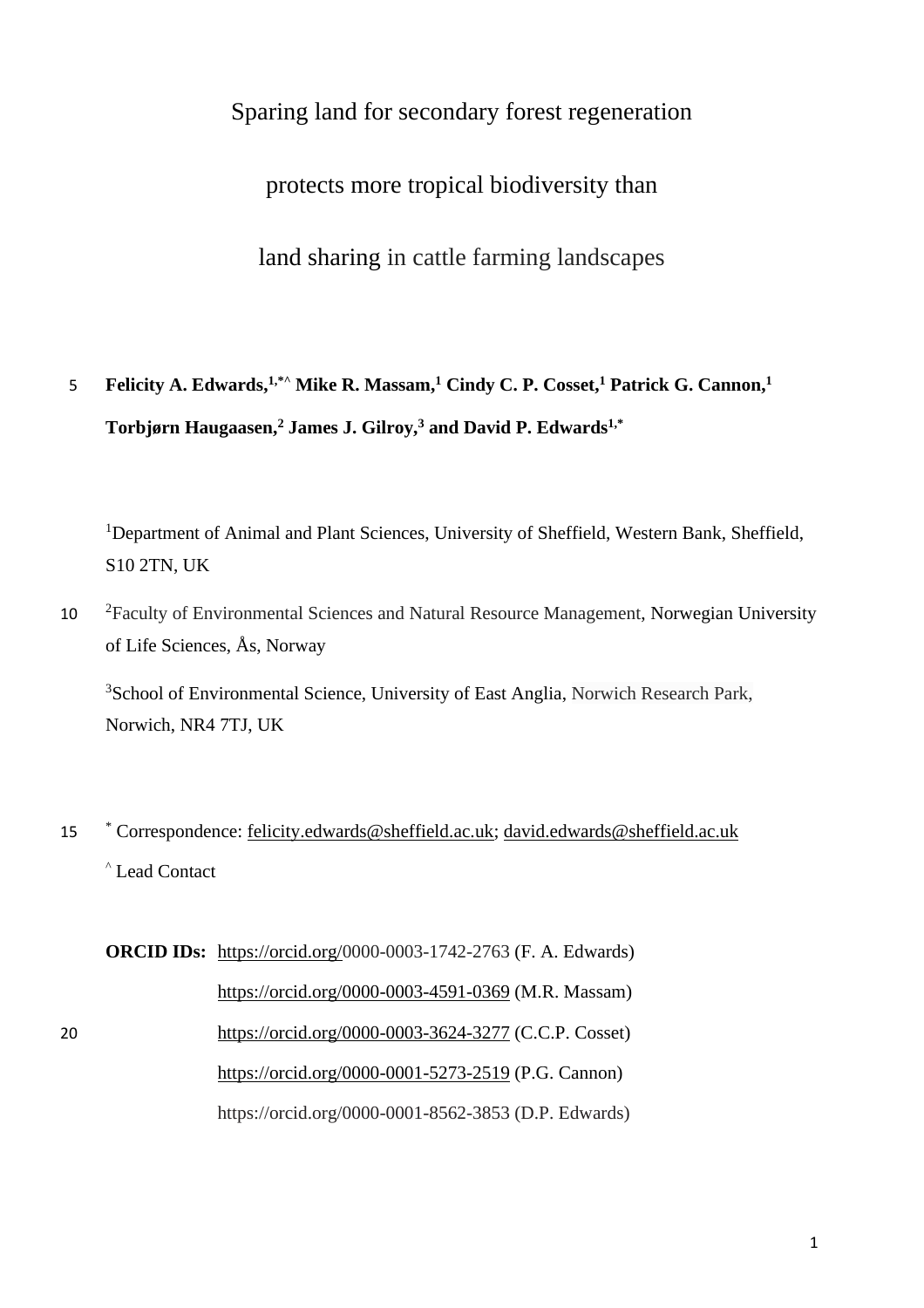### 25 **SUMMARY**

Effectively managing farming to meet food demand is vital for the future of biodiversity [1], [2]. Increasing yields on existing farmland can allow the abandonment (sparing) of low-yielding areas that subsequently recover as secondary forest [2], [3], [4], [5]. A key question is whether such 'secondary sparing' conserves biodiversity more effectively than retaining wildlife-friendly 30 habitat within farmland ('land sharing'). Focusing on the Colombian Choco-Andes, a global hotspot of threatened biodiversity [6], and on cattle farming, we examined the outcomes of secondary sparing and land sharing via simulated scenarios that maintained constant landscapewide production and equal within-pasture yield: (1) for species and functional diversity of dung beetles and birds; (2) for avian phylogenetic diversity; and (3) across different stages of 35 secondary forest regeneration, relative to spared primary forests. Sparing older secondary forests (15-30 years recovery) promotes substantial species, functional, and phylogenetic (birds only) diversity benefits for birds and dung beetles compared to land sharing. Species of conservation concern had higher occupancy estimates under land-sparing compared to land-sharing scenarios. Spared secondary forests accumulated equivalent diversity to primary forests for dung beetles 40 within 15 years, and within 15-30 years for birds, highlighting the need for longer-term protection to maximise the biodiversity gains of secondary sparing. Promoting the recovery and protection of large expanses of secondary forests under the land-sparing model provides a critical mechanism for protecting tropical biodiversity, with important implications for concurrently assisting in the delivery of global targets to restore 350 million hectares of forested landscapes 45 [7], [8].

**Keywords:** Ecosystem functioning, forest and landscape restoration FLR, natural secondary regeneration, Scarabaeinae, South America, tropical forest conservation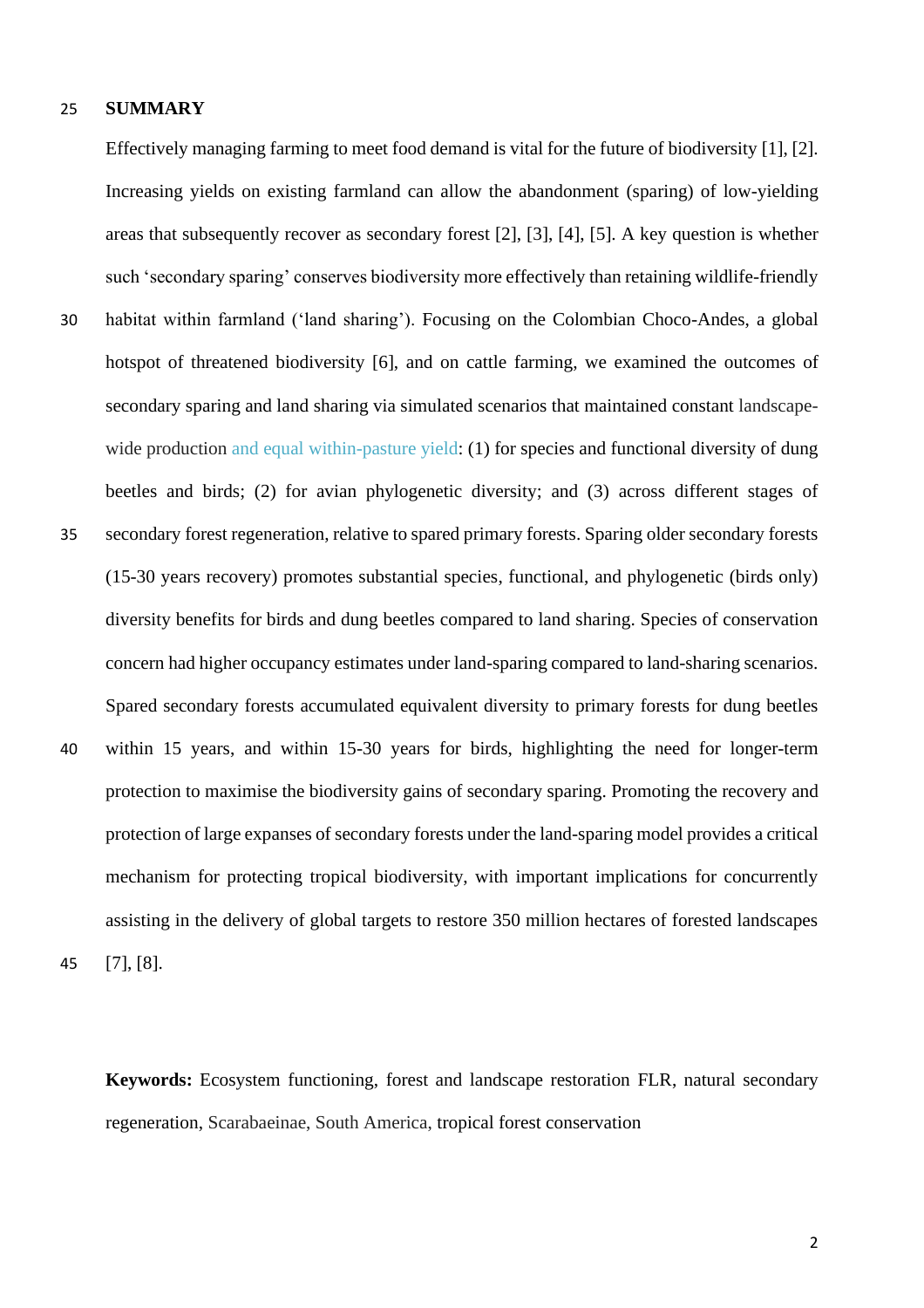# 50 *Does older secondary-sparing or land-sharing farming best protect species and functional diversity?*

Many studies have shown that the intensification of farmland to prevent expansion into spared primary forests would best protect species richness (SR), phylogenetic and functional diversity relative to land sharing [9], [10], [11]. However, an untested suggestion is that 55 intensification of agriculture to allow abandonment of marginal farmland and sparing of regenerating secondary forest would deliver positive outcomes for tropical biodiversity [2-5]. A land-sparing approach best protected biodiversity in secondary forest-dominated landscapes recovering from logging in Poland (pers comm. A. Balmford; [12]) and hurricanes in Mexico [4], but substantial seed and sapling banks, as well as faunal diversity, remain after forest 60 degradation. The potential for land sparing of secondary forest regrowth on fully transformed farmland is thus a key question.

In this study, we assess areas of secondary forest regenerating on land that was previously deforested for cattle pasture. Large blocks of primary forest are not considered in our management scenarios, but are part of the wider study landscape. Across three study areas, each 65 containing contiguous secondary forest, primary forest and low-intensity cattle farming, we recorded 318 bird and 27 dung beetle species, of 8,470 and 17,686 individuals, respectively. Dung beetles and birds are reliable indicators of wider biodiversity impacts of land-use change [13], representing a broad range of key ecosystem functions [14]; [15]. Using hierarchical species-habitat occupancy models, we simulate land-use scenarios to examine biodiversity 70 outcomes of secondary-sparing in Andean landscapes, and compare these to land-sharing approaches where small-scale wildlife-friendly habitat features, including forest fragments, hedgerows, and isolated trees, are retained within farmland (Figure 1). Across simulated scenarios, we maintain constant landscape-wide production and equal within-pasture yield.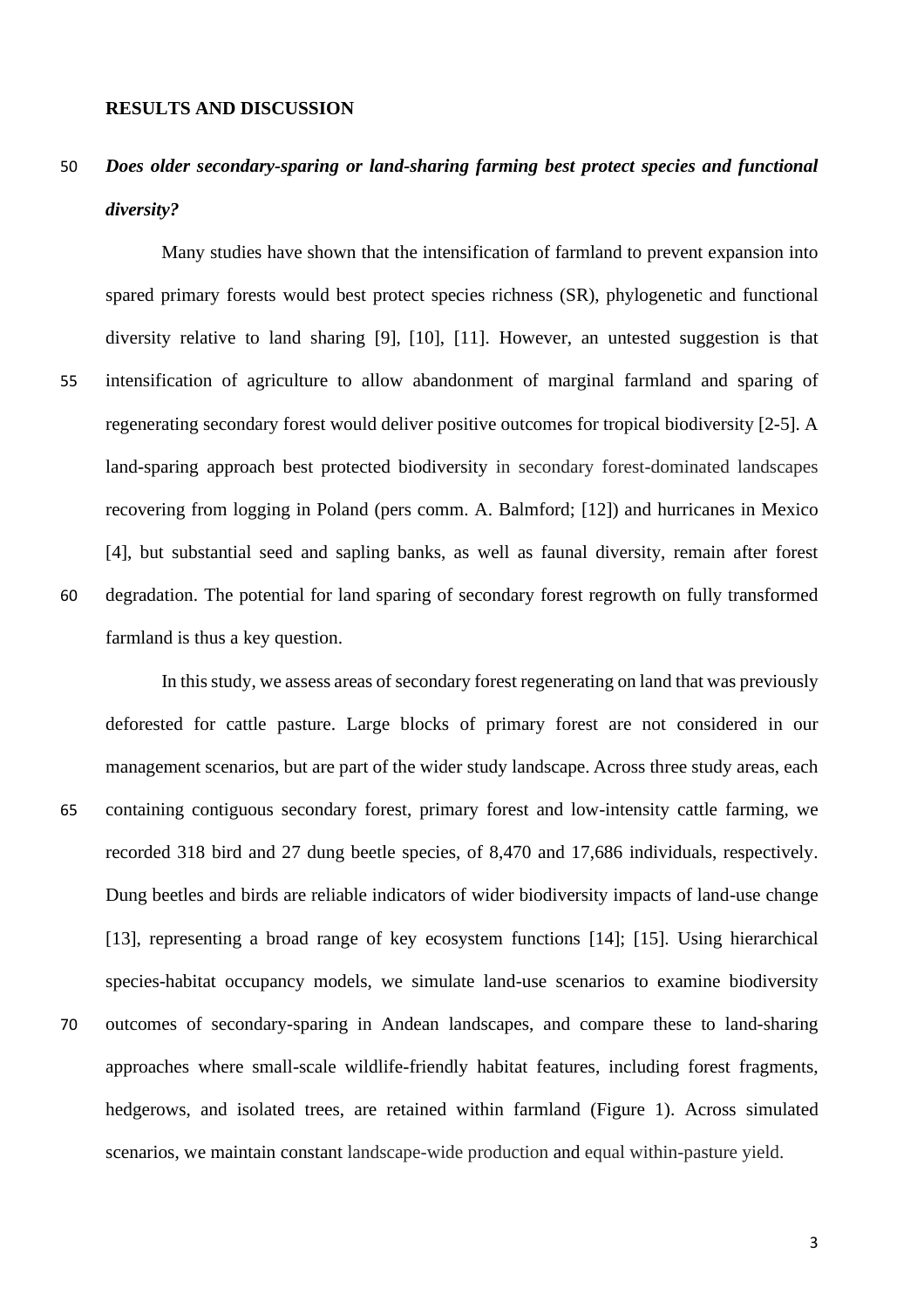When low to moderate levels of land are spared for secondary forest regeneration (i.e. 20-60% spared, 40-80% under intensive production), older secondary sparing (recovery >15 years) resulted in higher predicted mean SR of dung beetles than equivalent land sharing (i.e. 20-60% small-scale wildlife-friendly features, Figure 2A). At the highest percentage of spared 80 land considered (80% spared land and 20% remains under production), dung beetle SR was marginally higher under land sharing than secondary sparing (Figure 2A). For birds, across all percentages of land area remaining under production, secondary sparing resulted in substantially higher predicted mean SR than land sharing (Figure 2B).

The total connecting branch lengths of a functional dendrogram (functional diversity, 85 FD) and the total volume of a functional convex hull occupied by the community (functional richness, FRic) of dung beetles were higher under older secondary sparing than land sharing when low to moderate percentages of land were abandoned (Figures 2C and 2E). At the highest abandonment level (80% spared land and 20% land remains under production), FD (Figure 2C) and FRic (Figure 2E) were marginally greater under a land-sharing strategy. For birds, across all 90 abandonment levels, secondary sparing resulted in substantially higher predicted mean FD and FRic than did land sharing (Figures 2D and 2F). Marginal increases in predicted dung beetle SR, FD, and FRic under land sharing relative to secondary sparing with low production (20%; Figure 2) are likely linked to the persistence of functionally unique forest species when a high proportion of 'wildlife-friendly' features (i.e. patches of remnant forest, isolated trees, riparian 95 strips and hedgerows) are present [16], alongside other functionally distinct species that favour more open pasture habitat [17].

The regularity of species distribution within functional space relative to their abundance (functional evenness, FEve; Figure 2G), the relative abundance of species with the most extreme functional traits (functional divergence, FDiv; Figure S1), and the distribution of species traits 100 accounting for the mean distance of species from the centre of functional space and weighted by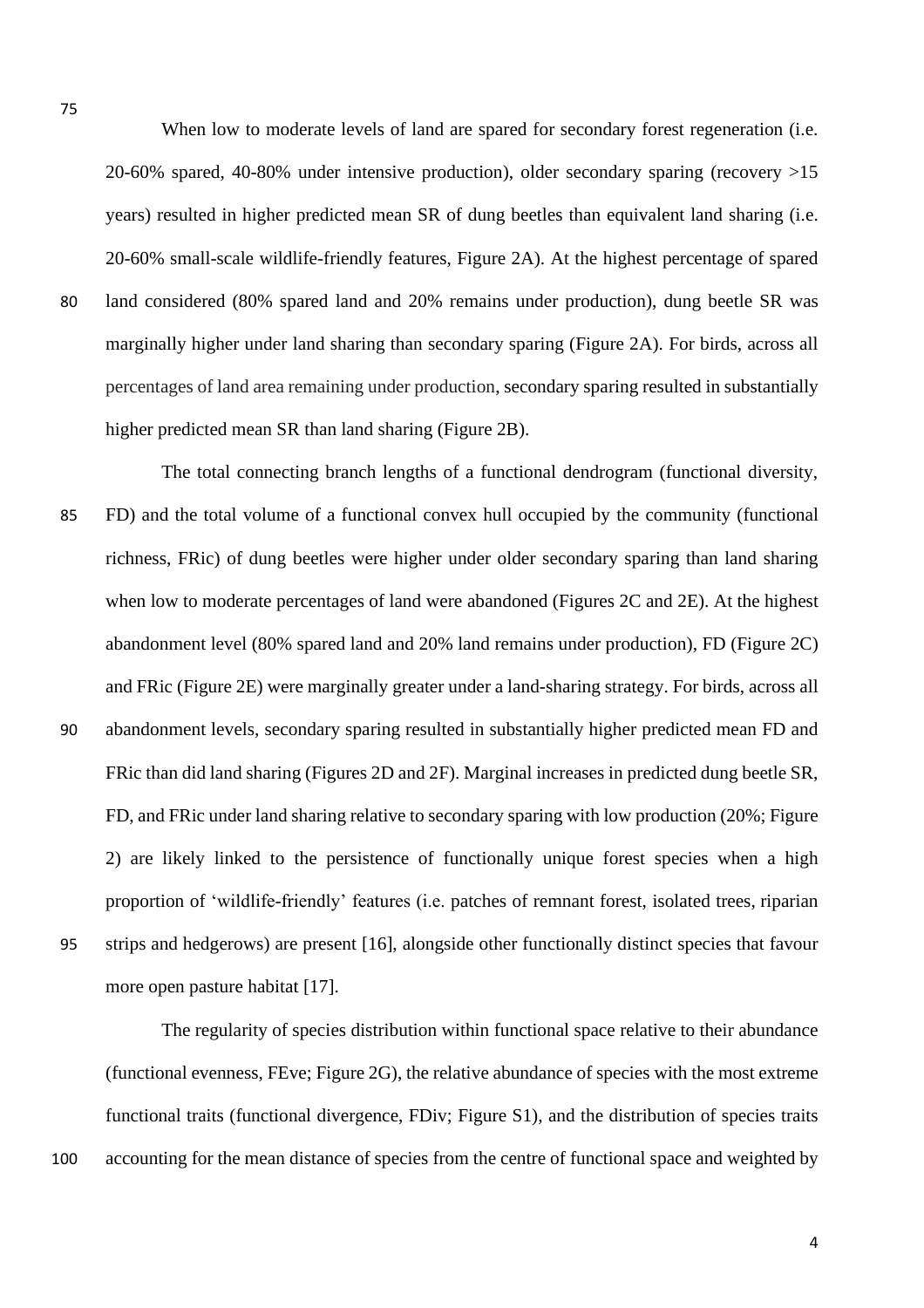abundance (functional dispersion, FDis; Figure S1) of dung beetles did not differ between older secondary sparing and land sharing at each level of abandonment. Similarly, bird FDiv and FDis did not differ between older secondary sparing and land sharing at any abandonment level (Figure S1). However, bird FEve at low to moderate abandonment levels was higher under older 105 secondary sparing than land sharing, although there was no difference at the highest abandonment level (Figure 2H). This variation is again likely due to the mosaic of habitats created by low-intensity farming, such as scrub lands, with the availability of open habitat, allowing functionally unique bird species to be present in the community [18].

- Most of the 40 bird species of conservation concern showed higher relative abundances 110 under land-sparing than land-sharing scenarios (Table S2). At the lowest abandonment level (20% spared land, 80% land remains under production), 34 species (85%) had greater mean relative abundances, which were on average 74% higher under land sparing than land sharing (Table S2). Species favouring land-sparing scenarios are typically those associated with large tracts of intact forest, such as *Bangsia aureocincta* and *Entomodestes coracinus*, which had 115 >96% higher mean relative abundances compared to land sparing. Threatened bird species that did better under land sharing included those favouring grassland and scrubland habitats, such as *Synallaxis moesta* and *Diglossa gloriosissima* (which had 81% and 53% higher mean relative abundances, respectively, compared to land sparing), and riverine strips, including *Hypopyrrhus pyrohypogaster* (53% higher mean relative abundance compared to land sparing). A reduction 120 in the area of land remaining in production (20% production, 80% spared) favoured 95% of species of conservation concern ( $n = 38$ ; Table S2). In addition, four of eleven species of conservation concern that were recorded only anecdotally (i.e. outside of point counts) were noted solely in secondary forests, whereas only two were recorded solely in pasture(Table S2; the remaining five species were either restricted to primary forest or sighted in multiple habitats). 125 This highlights the value of secondary forests for conservation concern species, as well as
	- cementing the irreplaceable value of intact primary forests.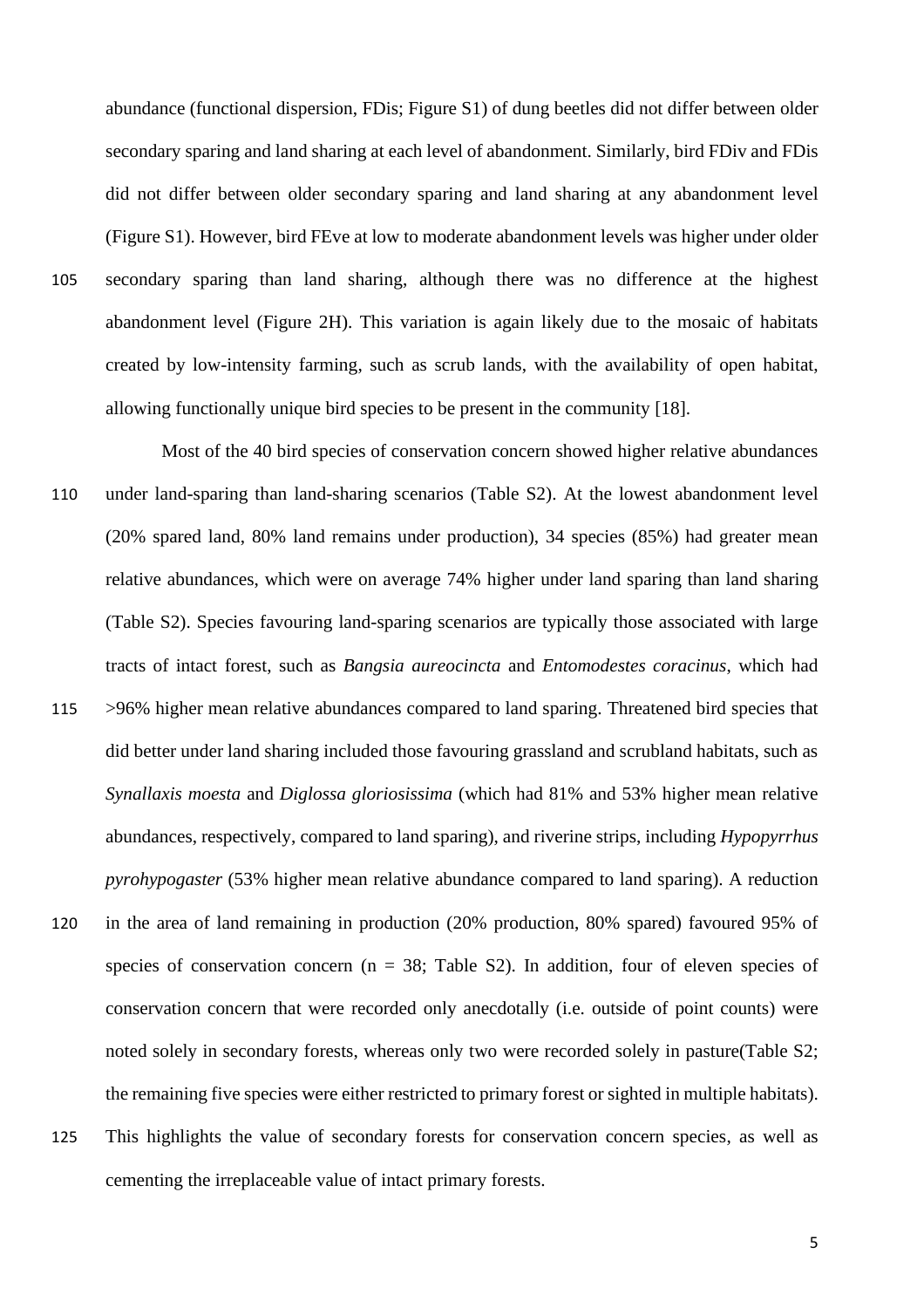The nine dung beetle species with ranges estimated to be restricted to the Western Cordillera of Colombia showed similar patterns to the overall community. Restricted-range species on average had 47% higher mean relative abundances under land sparing than land 130 sharing with high production (80% land remains under production, 20% spared land) (Table S2). This pattern shifted to restricted-range species, on average, having 51% higher mean relative abundances under land sharing than land sparing when production was reduced (20% land remains under production, 80% spared land) (Table S2). As with the overall community, this pattern highlights the requirement of restricted-range dung beetle species for sufficient 135 vegetation cover.

Previous work showed that as the remoteness of farmland from contiguous forest increases, the relative benefits of sparing primary forest increase relative to land sharing [19]; [11]. However, for secondary forest sparing, we show no impact of farmland distance to forest on the relative benefits of SR, FD, FRic, and FEve for dung beetles (Figure S2), whereas for 140 birds, older secondary sparing was increasingly valuable for SR, FD, and FRic (but not for FEve) when farmland is further from forest edge (Figure S2). This further supports the suggestion that high species and functional diversity within low-intensity, 'wildlife-friendly' farmland can be confounded with spill-over effects from nearby forest [20], [21], via source-sink dynamics [22] or periodic movements from natural to farmed habitats [23]. Consequently, while intensifying 145 farmland (for example, through increased stocking rates and/or improved pastures) to promote contiguous secondary forest regeneration would remove features that can provide high connectivity across farmland [24], our results indicate that many bird species and associated ecological functions are unlikely to persist in larger land-sharing landscapes that lack areas of contiguous forest. Even when wooded features and apparent connectivity are high under land 150 sharing, the ability of species to disperse through the agricultural matrix is highly variable, being dependent on taxon-specific morphology, behaviour, and matrix type {Medina, 2007 #1027};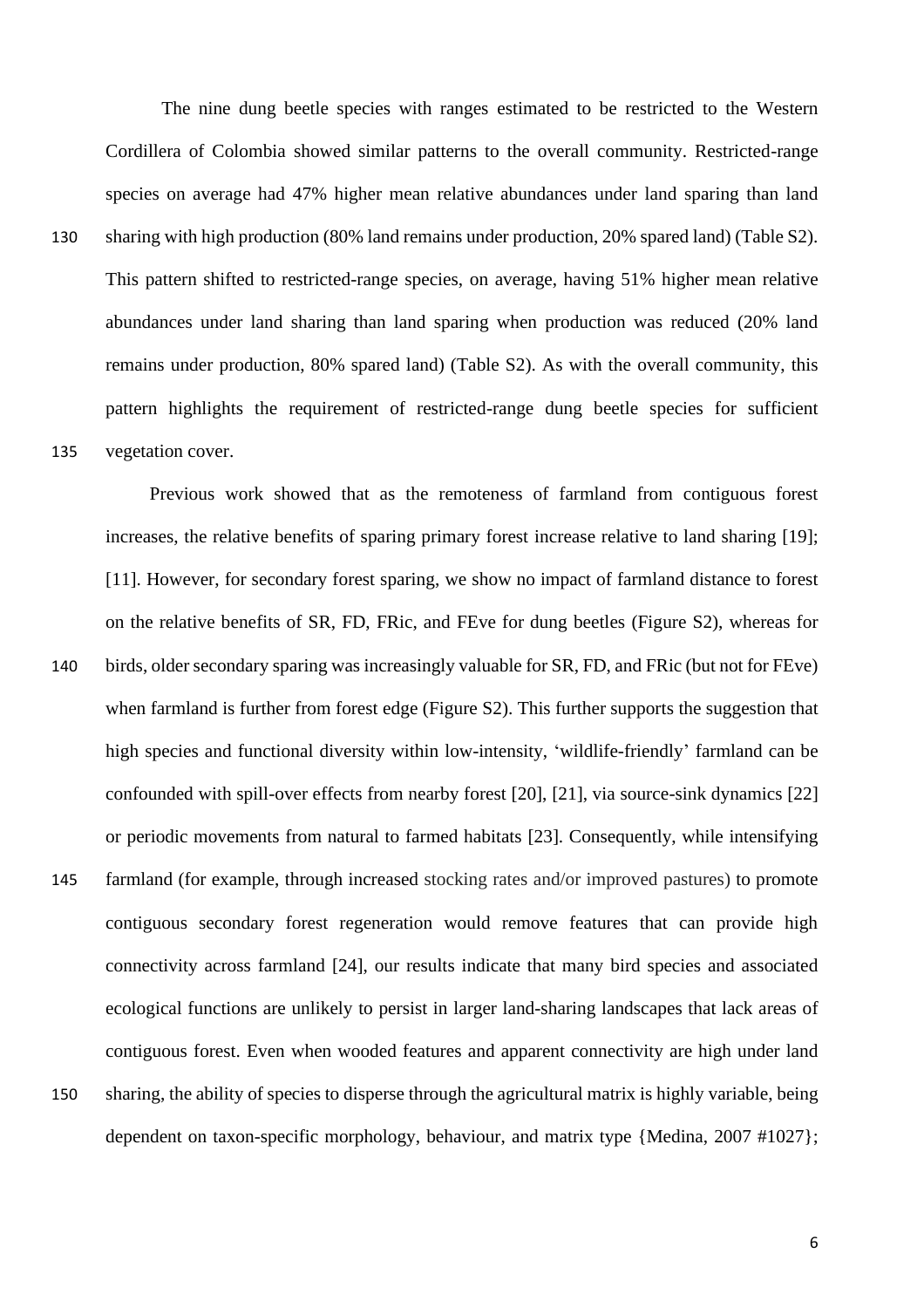{Fagan, 2016 #1018}, resulting in many species that are unable to exploit these features for dispersal.

# 155 *Does older secondary-sparing or land-sharing farming best protect avian phylogenetic diversity?*

Land sparing of primary forest would best protect phylogenetic diversity (PD)—the total evolutionary history shared across all species within a community—relative to land sharing [10], but whether sparing older secondary forest would deliver equivalent positive outcomes is 160 unknown. Across the avian phylogeny (Figure 3A), the majority of species had high predicted occupancy under older secondary sparing (dark blue; Figure 3A). By contrast, many nonpasserine groups (especially Trochilidae and Piciformes), and Oscine (e.g., Corvoidea, Muscicapoidea) and Suboscine (e.g., Furnaridae, and clusters of Tyrannidae) families performed poorly under land sharing irrespective of production level (pale yellow; Figure 3A, only high 165 production [80% land remains under production, 20% spared land] is presented; for species names see supplementary material Figure 1B in {Edwards, 2017 #737}).

At all abandonment levels, there was substantially higher predicted mean PD with secondary forest sparing, with a predicted gain of over 1,100 million years of evolutionary history at 20% abandonment relative to land sharing (Figure 3B). However, phylogenetic 170 diversity standardized against a null expectation (sesPD) did not reveal a difference between older secondary sparing and land sharing (Figure 3C), indicating that higher PD under secondary sparing is largely driven by higher species richness (Figure 2B). Abundance-weighted metrics can reveal key insights into the phylogenetic makeup of communities under each strategy. The average number of years of evolutionary history separating species in a community (mean 175 pairwise distance), standardized against a null expectation (sesMPD), was marginally higher under older secondary sparing than land sharing, especially with greater levels of abandonment (Figure 3D), indicating that communities under older secondary sparing have species distributed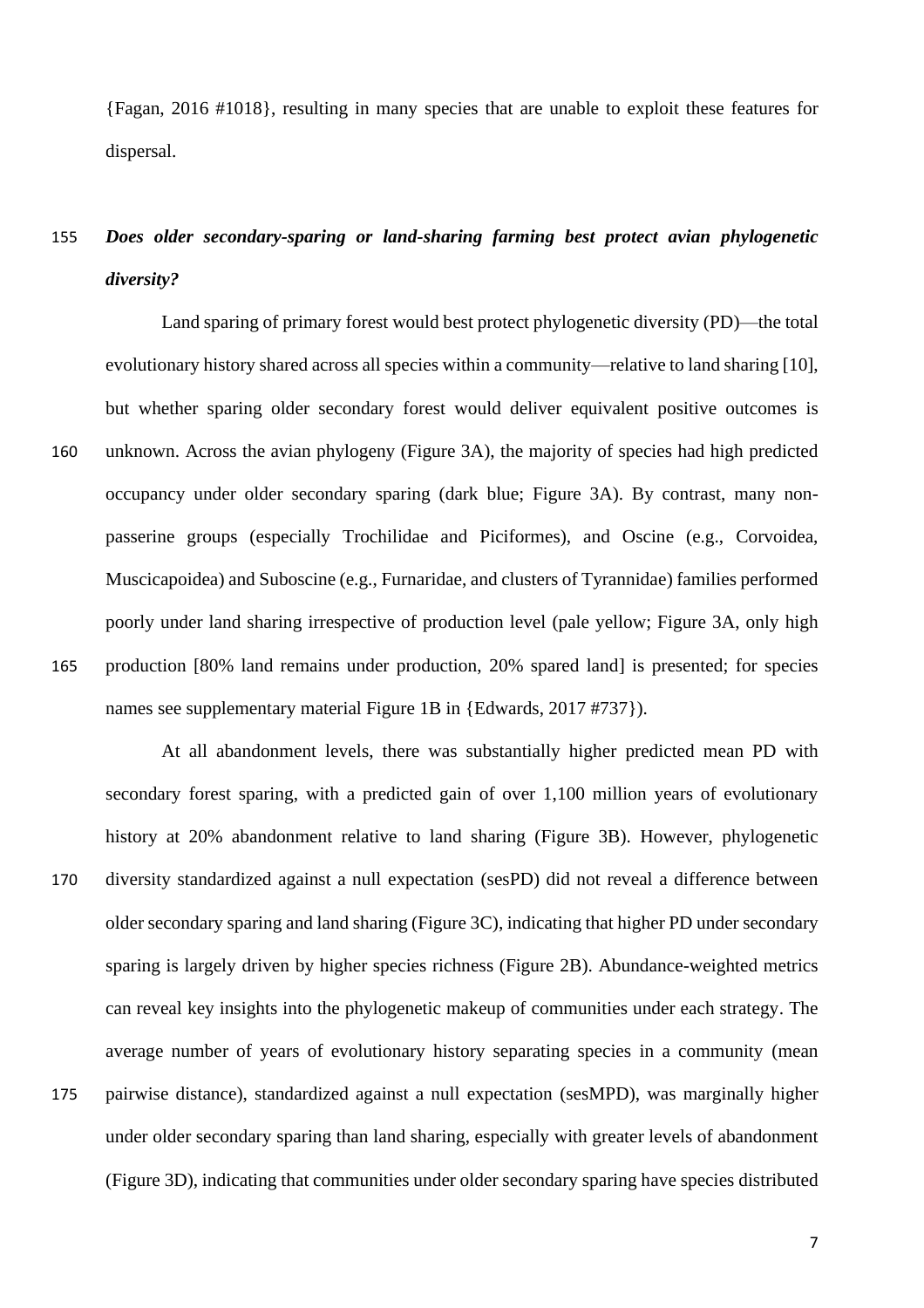across clades that diverged from each other a longer time ago than communities under land sharing (i.e., less phylogenetically clustered). Across abandonment levels, the average number

180 of years separating each species from its closest relative in the community (standardized mean nearest taxon distance, sesMNTD) did not differ between older secondary sparing and land sharing (Figure S1), suggesting equal co-occurrence of closely related species under both strategies.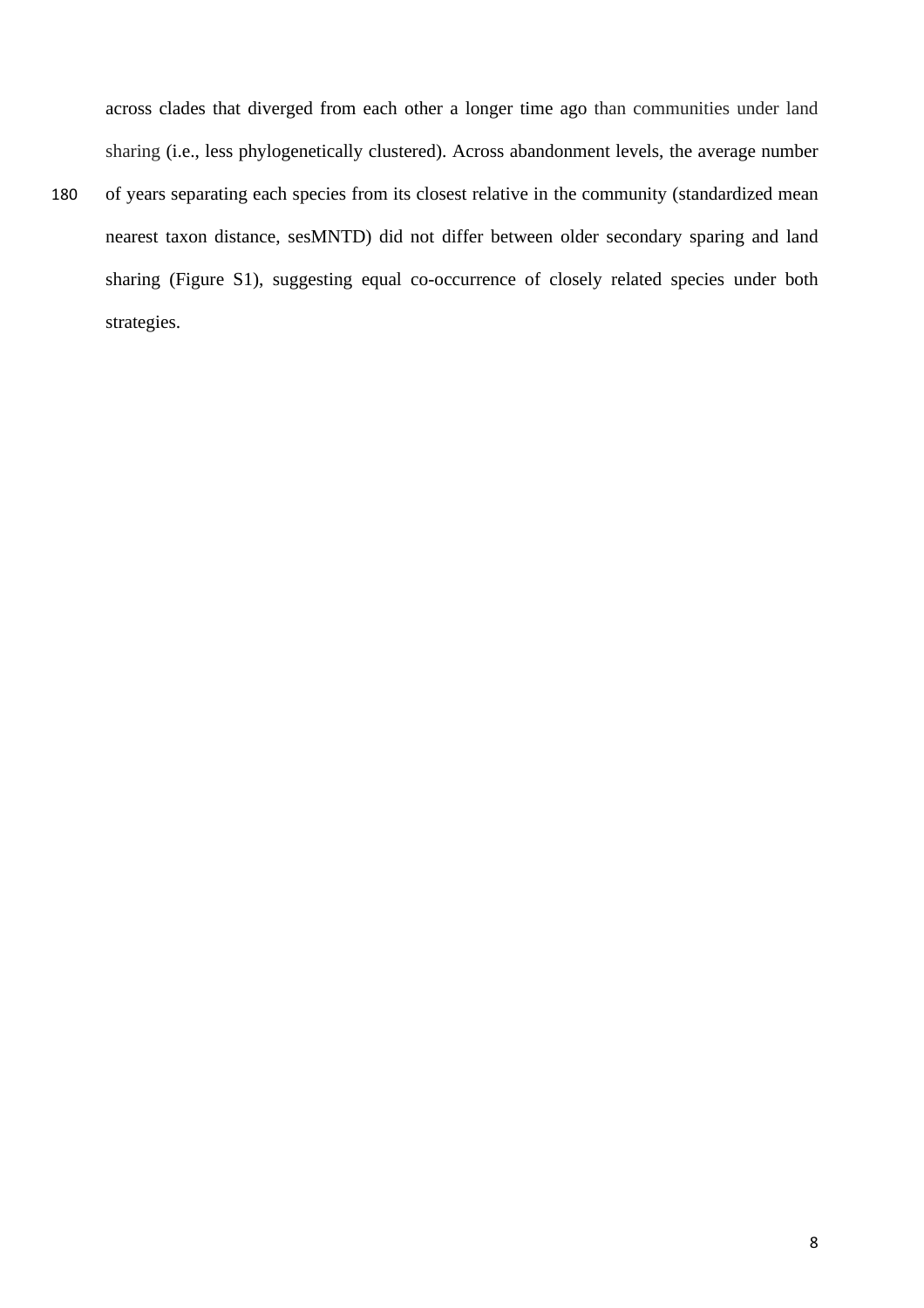Agricultural intensification could favor species with lower evolutionary distinctiveness (ED)

185 [25]. Older secondary sparing had marginally higher predicted mean ED than did land sharing (Figure 3E), especially at lower abandonment levels, indicating that species represented more unique evolutionary history under secondary sparing. As shown previously for primary sparing [10], the benefit of older secondary sparing relative to land sharing increased for PD with distance to forest, although there was limited impact for sesMPD and ED (Figure S2). Thus, 190 many bird species with higher-than-average contributions to PD persist only in land-sharing landscapes when large tracts of forest are nearby, again suggesting that high PD within lowintensity, 'wildlife-friendly' farmland [25] could be confounded by source-sink dynamics [22].

# *Benefits of older secondary sparing relative to young secondary and primary sparing*

195 Species richness, functional and phylogenetic diversity tend to increase with forest age [26], [27], [28], [17], [29], [30], although the rate of species recovery is taxon specific. For dung beetles, biodiversity benefits relative to land sharing were similar whether spared secondary forest was older or young (15 years or less recovery; Figure 4), and irrespective of the percentage of land under production. This indicates a rapid recovery of dung beetle diversity after land 200 abandonment [17], as also occurs for surface-active ants in this region [31], likely supported by the rapid re-establishment of a canopy that offers a diverse array of micro-habitats and buffers temperature fluctuations to generate more stable micro-climates [32].

For birds, the magnitude of the benefit for sparing relative to land sharing was reduced with young secondary sparing for SR, FD, and PD, and marginally so for FRic (but not for FEve, 205 sesPD, sesMPD or ED) (Figure 4). This indicates that full conservation benefits are not achieved until regenerating forests are older. Bird communities may be under strong environmental filtering at earlier stages of forest regeneration, as shown across other taxonomic groups [28], potentially driven by variation in the establishment of fruiting and flowering food plants, and of epiphytes, mosses and bromeliads that are used as foraging and nesting substrates [33], [34]. In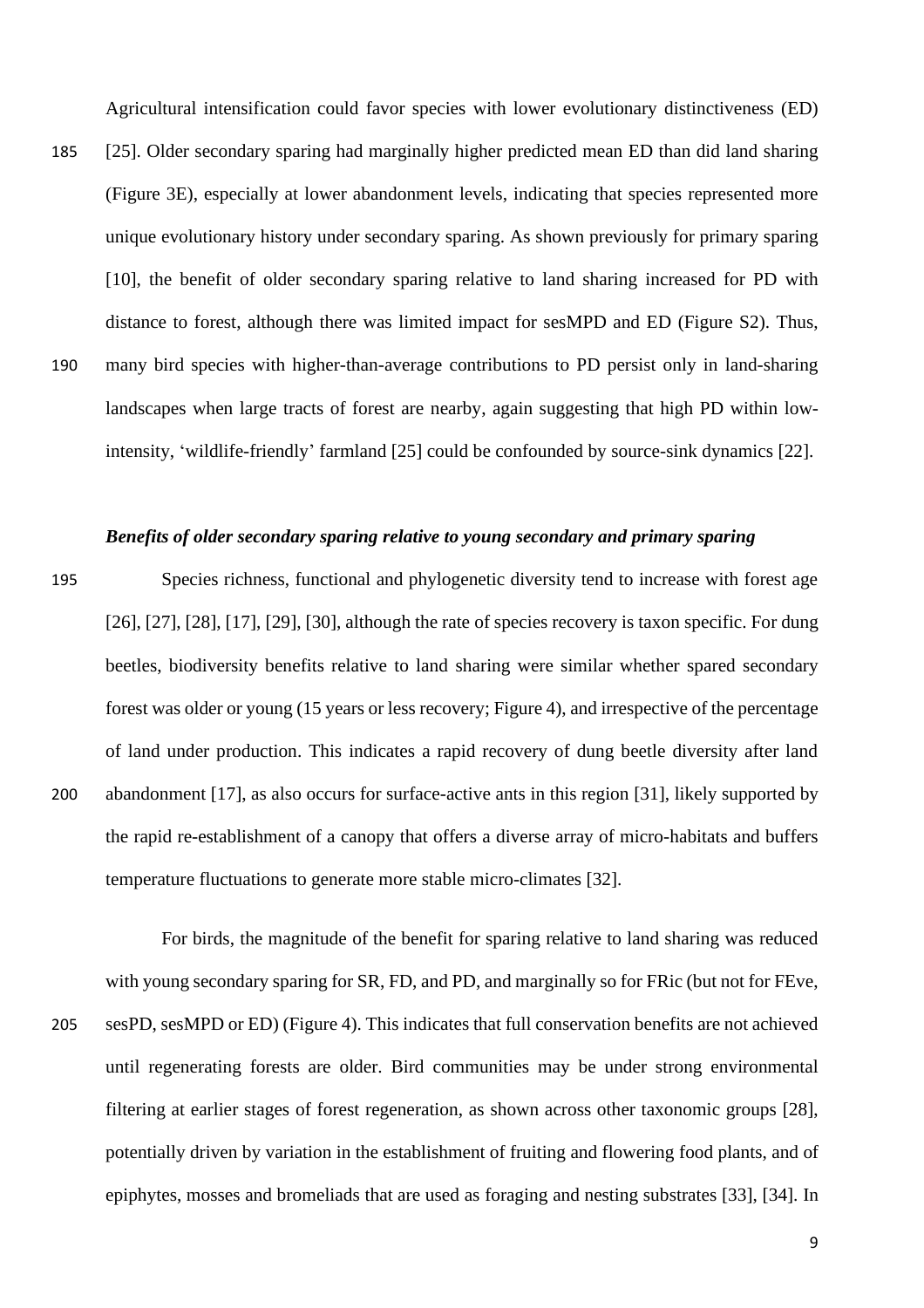210 the Amazon, for example, avian communities remain depauperate across decadal timescales, lacking habitat specialists and key functional groups compared to those in primary forest [35].

Primary forest often harbours higher diversity relative to older secondary forest [36] [37] [38], suggesting that the relative benefits of older secondary sparing may be lower than equivalent primary sparing [4] [9] [11]. For dung beetles, however, the relative benefits of 215 sparing for species richness and functional diversity were similar whether spared forest was older secondary or primary (Figure 4), and a similar pattern was shown for all bird species richness, functional, and phylogenetic diversity metrics (Figure 4). The sparing-sharing approach implicitly scales across multiple farms and, in the case of sparing, a conserved forest block; thus, our results indicate landscape-level diversity, not how alpha- (local) or beta-diversity vary under

220 these scenarios.

We did not assess the biological merits of active restoration, which may increase the rate of biodiversity recovery relative to the passive regeneration occurring within our sampled forests, nor did we investigate the potential for silvopasture, which involves active planting of nitrifying 225 trees (e.g. *Alnus* in this region) within extensive cattle pastures. These alternative restoration pathways are very infrequent in our study region and were not sampled. Evidence from smallscale trials suggests that silvopasture can enhance yields, whilst sequestering carbon [39], [40], and would support some forest- and edge-dwelling species [41], [42], resulting in landscapes similar to our land-sharing scenarios where wildlife-friendly features (including trees) are 230 retained within pasture. Our results suggest that the biodiversity value of these landscapes, even

equivalent secondary-sparing scenario.

Forest regeneration is dictated by land ownership, which underpins willingness to participate and financial investment to intensify pasture; geographic location and associated

at the maximum level of retained wildlife-friendly features, still tends to be lower than an

235 climate conditions; seed bank quality and soil structure resulting from land-use history; and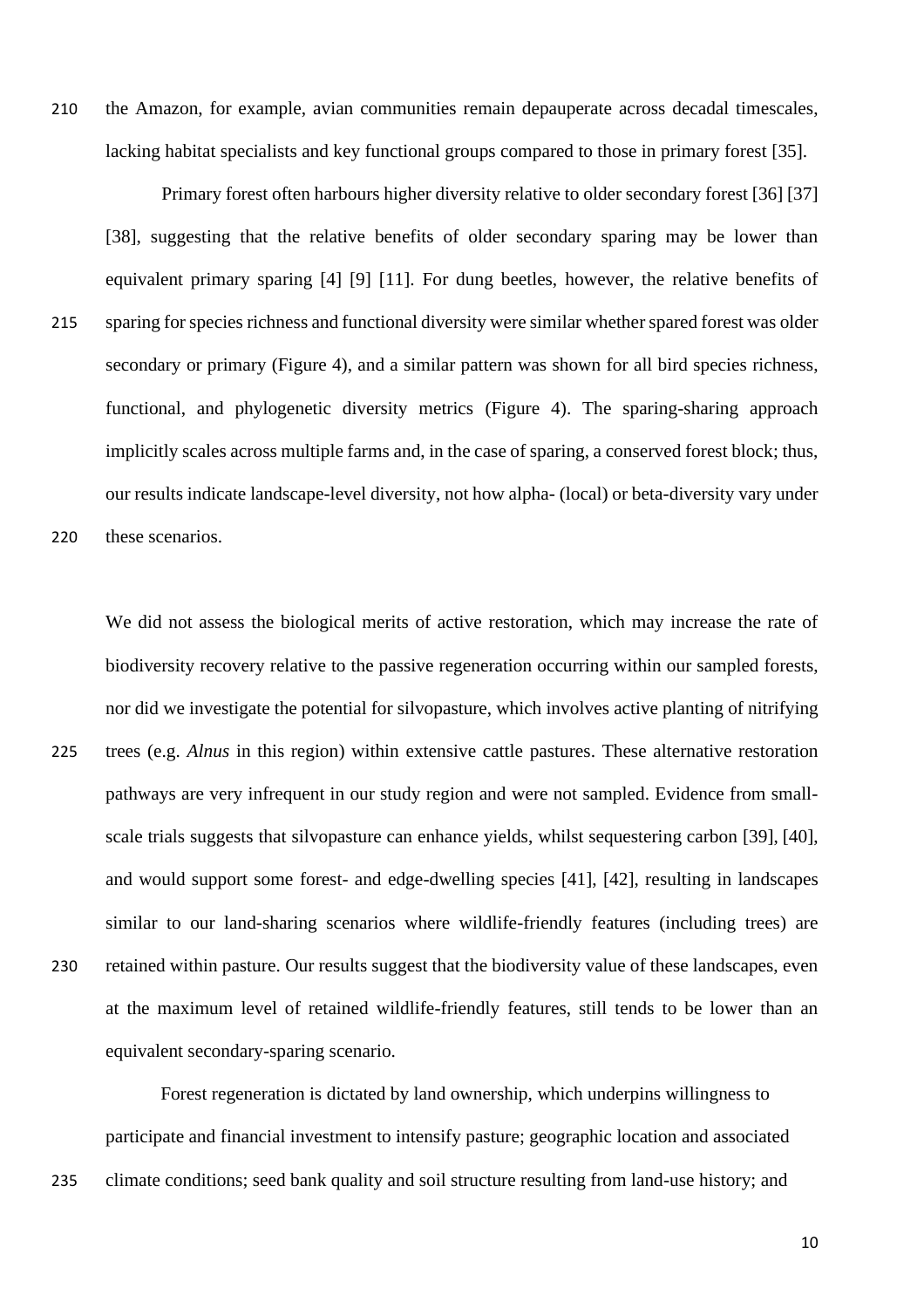landscape configuration and its relationship with seed dispersal potential. Consequently, the scale, quality and rate of forest regrowth will vary across localities [43] [44]. In some landscapes, the practical distinction between land-sparing and land-sharing scenarios will thus be blurred and the localised spatial arrangement of farmed and abandoned lands will guide 240 solutions for biodiversity conservation.

Our study locations were in secondary forests directly connected to primary forests, but understanding how the isolation, size, and edge density of spared secondary forest impacts land-sparing, land-sharing relationships remains an important question. Furthermore, across our simulated scenarios in which the same landscape-wide production is achieved, we assume 245 that within-pasture yields are equal across scenarios. However, under a land-sparing scenario, yields might be enhanced via improved fodder grass selection, fertilisation, better breed selection and veterinary care [43]. The feasibility of yield increases depends on the potential for financial investment and education/training programs, the accessibility of which will vary. Equally, wildlife-friendly features within pasture can improve soil stability and provide shade 250 for cattle, potentially enhancing yields [45, 46].

Overall, our results uniquely provide support for multidimensional biodiversity benefits of secondary sparing, suggesting that farming intensively alongside secondary recovery in abandoned areas could enhance biodiversity recovery relative to equivalent low-intensity farming scenarios. Land abandonment is increasingly occurring in marginal farmland areas, 255 particularly in areas too steep or dry for modern agriculture, and with increasing rural to urban migration [47]. In Latin America and the Caribbean, for instance, 36 million hectares of woody vegetation recovered on abandoned farmland between 2001 and 2010 [48]. Our results also underscore the conservation importance of protecting secondary forest blocks in regions where increasing agricultural demand is driving clearance of secondary forests, akin to findings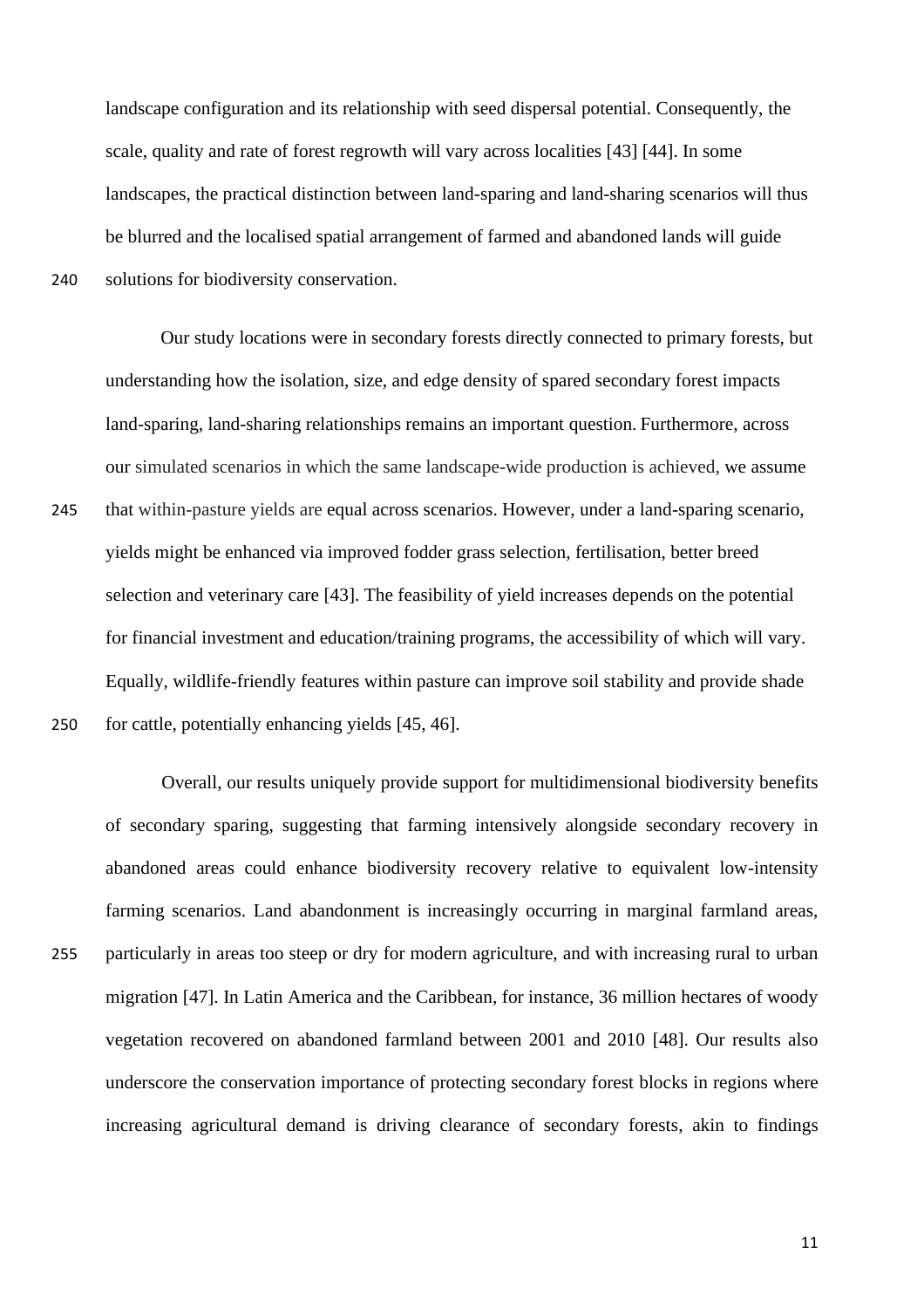260 highlighting the importance of sparing primary forests relative to land sharing [10], [4], [11], [9], [49].

To maximise the conservation benefits of secondary sparing, effective land-use planning must be underpinned by policy and financial drivers to balance environmental and socioeconomic outcomes [5]. Secondary sparing will be particularly valuable in regions where the 265 majority of primary forest cover has been already lost, such as the tropical Andes, Brazilian Atlantic, African tropical moist belt, and Himalaya [50]. Secondary sparing in marginal farmlands also provides an alternative when high opportunity costs make primary forest sparing unattainable [51]. Across the tropics, the majority of secondary regeneration occurs adjacent to remnant primary forests [52], [53], [44]. Further targeting of land abandonment in areas close to 270 existing natural habitat and which spans elevation bands would increase recolonization potential, buffer edge-affected forests, and enhance the size of remaining forest blocks, thus reducing the risks of long-term, area-driven extinctions [54], [25]. Indeed, increasing landscape forest cover is the determining factor in successful restoration of biodiversity in secondary forests under either passive or active intervention [44].

275 Our study underscores the importance of long-term protection of spared secondary forests for delivering biodiversity gains (see also [35], [55]), in addition to other ecosystems services, such as carbon stocking [26], [56], [57], [44] and preventing landslides or soil erosion [58]. However, regenerating forests tend to be poorly protected, with laws, policies and socioeconomic conditions that can work against long-term persistence. In Brazil, the lack of 280 protection status given to secondary forests has driven steadily increasing deforestation rates in secondary forests from 2000 to 2014 [59]. Similarly, in Costa Rica, young regenerating forests are excluded from the laws that protect forests, thus these sites are often cleared to prevent reclassification to protected forest once they advance, which would remove owners' land-use options [60] [61] (see [5] for further examples). This highlights the urgent need for adequate 285 legal recognition of the value of secondary forest, and in particular the protection of younger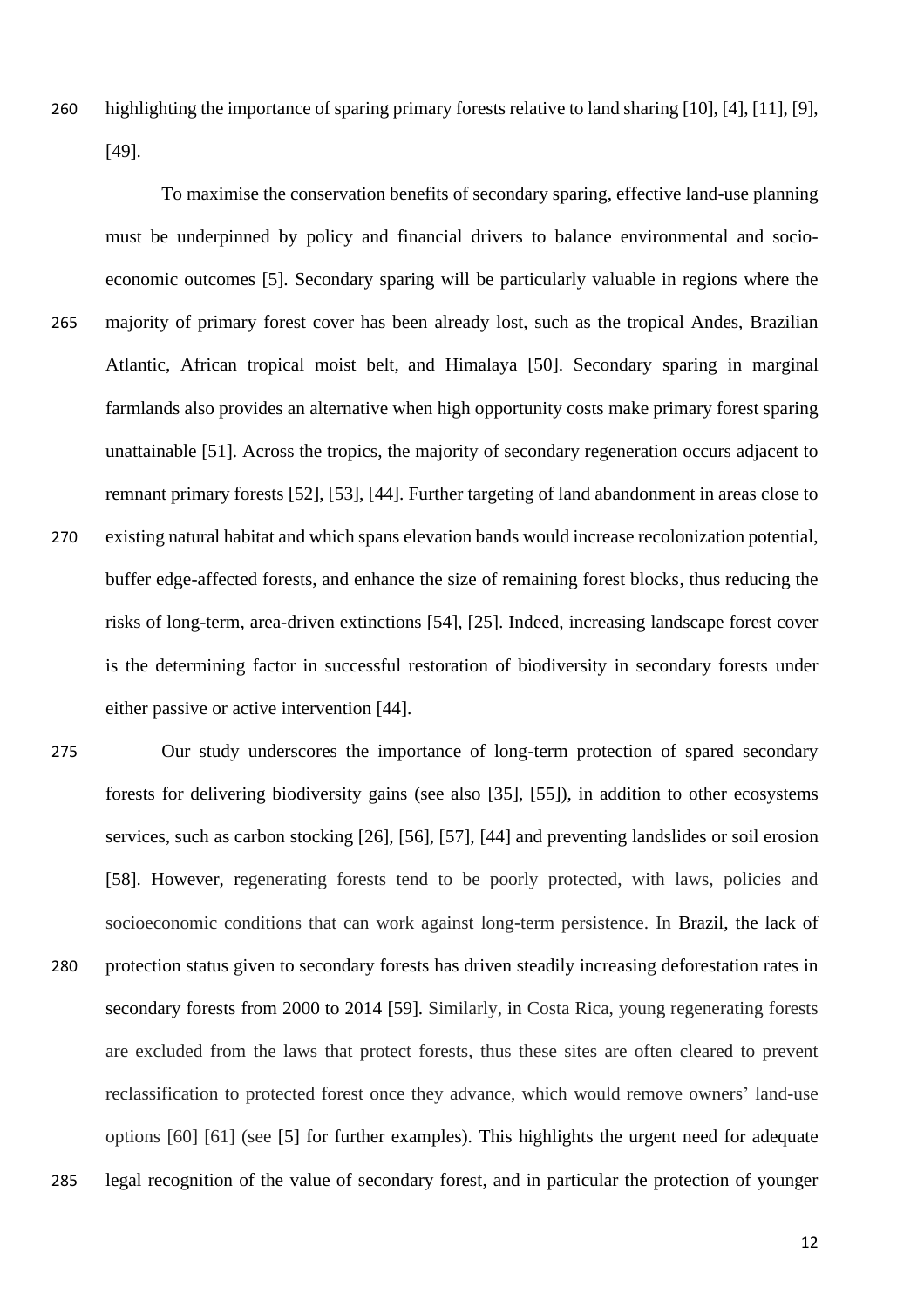secondary forests as future repositories of biodiversity. Regulation and monitoring of secondary forests is also needed to prevent the perverse outcome of abandonment driving agricultural displacement and subsequent clearance of native vegetation elsewhere {Rudel, 2009 #1019} [62].

- 290 Schemes including government subsidies and carbon-based payments for ecosystem services (PES) could provide mechanisms for change [56], [63]. Carbon-based PES schemes that promote carbon enhancements via secondary forest regrowth are a cost-effective opportunity. For example, given the low opportunity costs of marginal cattle pastures in the Tropical Andes and shifting agriculture in North-east India {Gilroy, 2014 #782} {Morton, 2020 #1015}, it is 295 more profitable for landowners to grow carbon rather than cows (Andes) or crops (NE India) above carbon prices of  $\sim$ \$2 t<sup>-1</sup> CO<sub>2</sub> and  $\sim$ \$1.5 t<sup>-1</sup> CO<sub>2</sub>, respectively. More broadly, there are ambitious global commitments under the Bonn Challenge to restore tree cover to 350 million hectares via forest and landscape restoration, mainly in the tropics. The potential of secondary sparing highlights a major biodiversity-friendly pathway by which we can deliver on these 300 challenging global targets for restoration. This will often require the combination of agricultural training, inputs and stocks of high-yielding, pest and drought resilient varieties, with proactive management to focus forest regeneration towards larger spared blocks of abandoned farmland. These will represent vital conservation resources in the coming decades.
-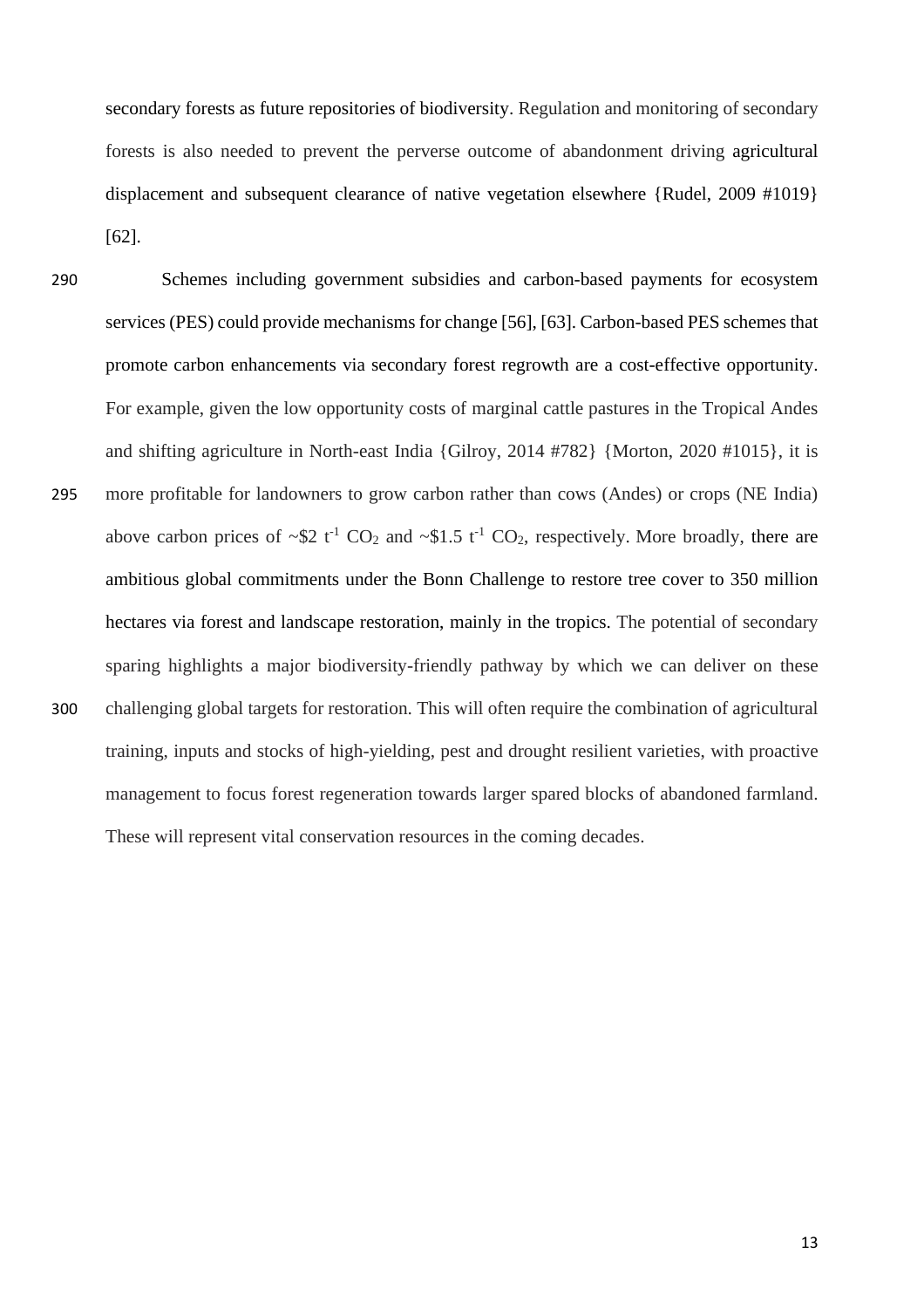# 305 **STAR Methods**

Detailed methods are provided in the online version of this paper and include the following:

# KEY RESOURCES TABLE

# RESOURCE AVAILABILITY

- Lead Contact
- 310 Materials Availability
	- Data and Code Availability

### EXPERIMENTAL MODEL AND SUBJECT DETAILS

- Study areas
- Biodiversity sampling
- 315 Species of conservation concern

### METHOD DETAILS

- Habitat variables
- Functional trait matrices and diversity metrics
- 320 Avian phylogenetic diversity and evolutionary distinctiveness measures

# QUANTIFICATION AND STATISTICAL ANALYSIS

• Stimulating land-sparing and land-sharing scenarios

### 325

# **SUPPLEMENTAL INFORMATION**

Supplemental Information includes two tables and three figures, and can be found with this

article online at INSERT LINK HERE

# 330 **ACKNOWLEDGEMENTS**

For field access, we thank Fundación Colibri (Reserva Mesenia-Paramillo), Fundación ProAves (Reserva Las Tangaras) and L. Tapasco (Cerro Montezuma). For assistance with data collection, we thank O. Cortes, F. Prada, G. Suarez Y. Tapasco, and many local assistants. We thank staff at the Instituto Alexander von Humboldt, in particular C. Medina Uribe and F. Forero for access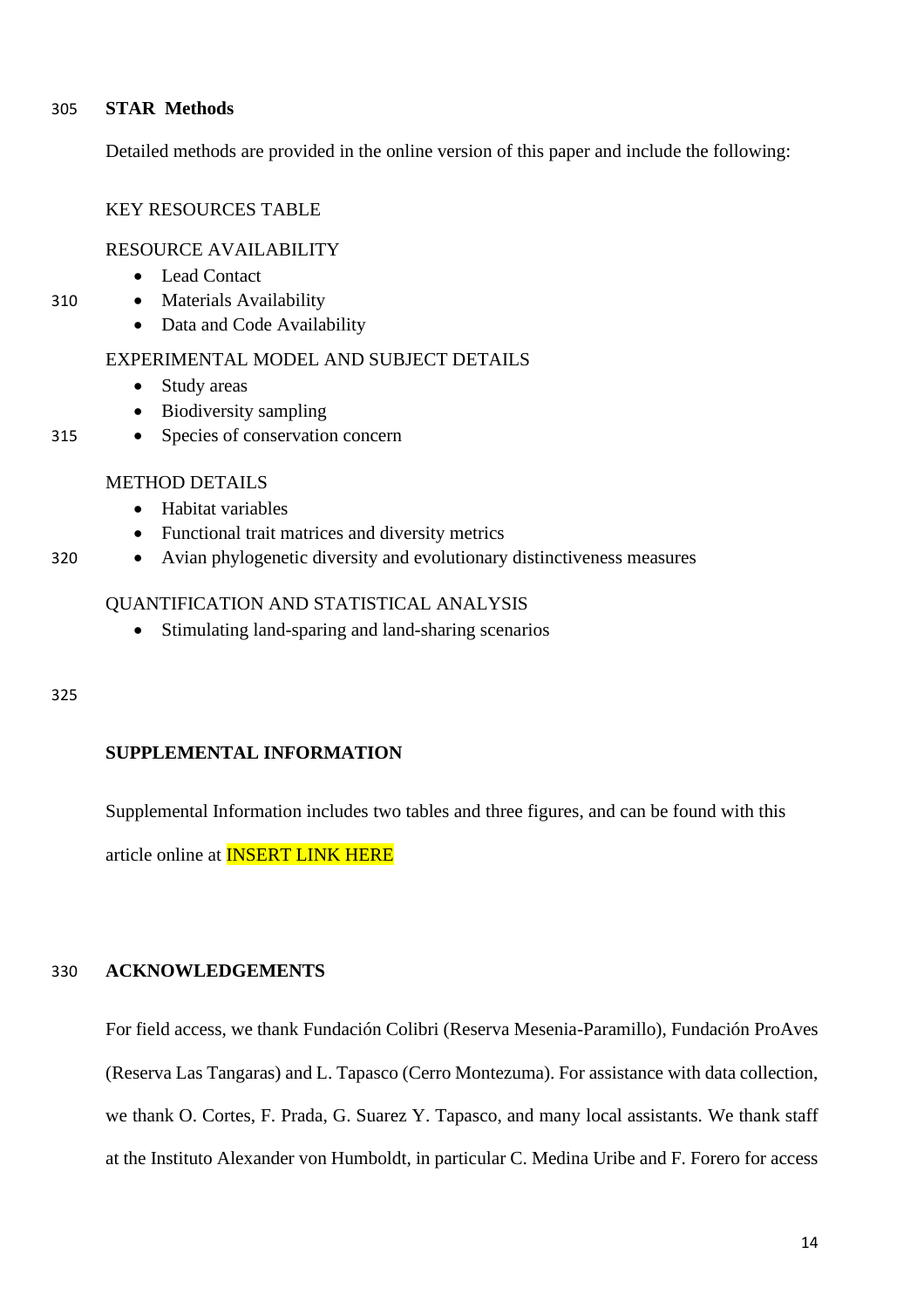- 335 to their extensive collections and logistical support, and A. González and J. Stephens-Cardenas for dung beetle identification, and D.E. Martínez Revelo for compiling dung beetle geographic range data. We also thank Robin Chazdon and two anonymous reviewers for comments that greatly improved the manuscript. Funding was provided to D.P.E by the Natural Environment Research Council (grant number NE/R017441/1) and to T.H. and D.P.E. by the Research
- 340 Council of Norway (grant number 208836). This is article #19 of the Biodiversity, Agriculture and Conservation in Colombia/Biodiversidad, Agricultura, y Conservacion en Colombia (BACC) project.

# **AUTHOR CONTRIBUTIONS**

345 FAE and DPE conceived the study idea; FAE, JJG and DPE collected the data; FAE, MRM, CCPC, and PGC analysed the data and produced the figures; FAE wrote the first draft of the manuscript, with all coauthors contributing edits.

#### **DECLARATION OF INTERESTS**

350 The authors declare no competing interests.

### **MAIN-TEXT FIGURE/TABLE LEGENDS**

#### **Figure 1: Visualisation of secondary-sparing and land-sharing management strategies**

Blocks of secondary forest recover on abandoned land (secondary-sparing) by consolidating

355 production within remaining farmed areas, while land sharing maintains small wildlife-friendly habitat features within the pasture. We simulate these strategies through hypothetical landscapes composed of management units (of 100 m radii), represented by circles (5 units per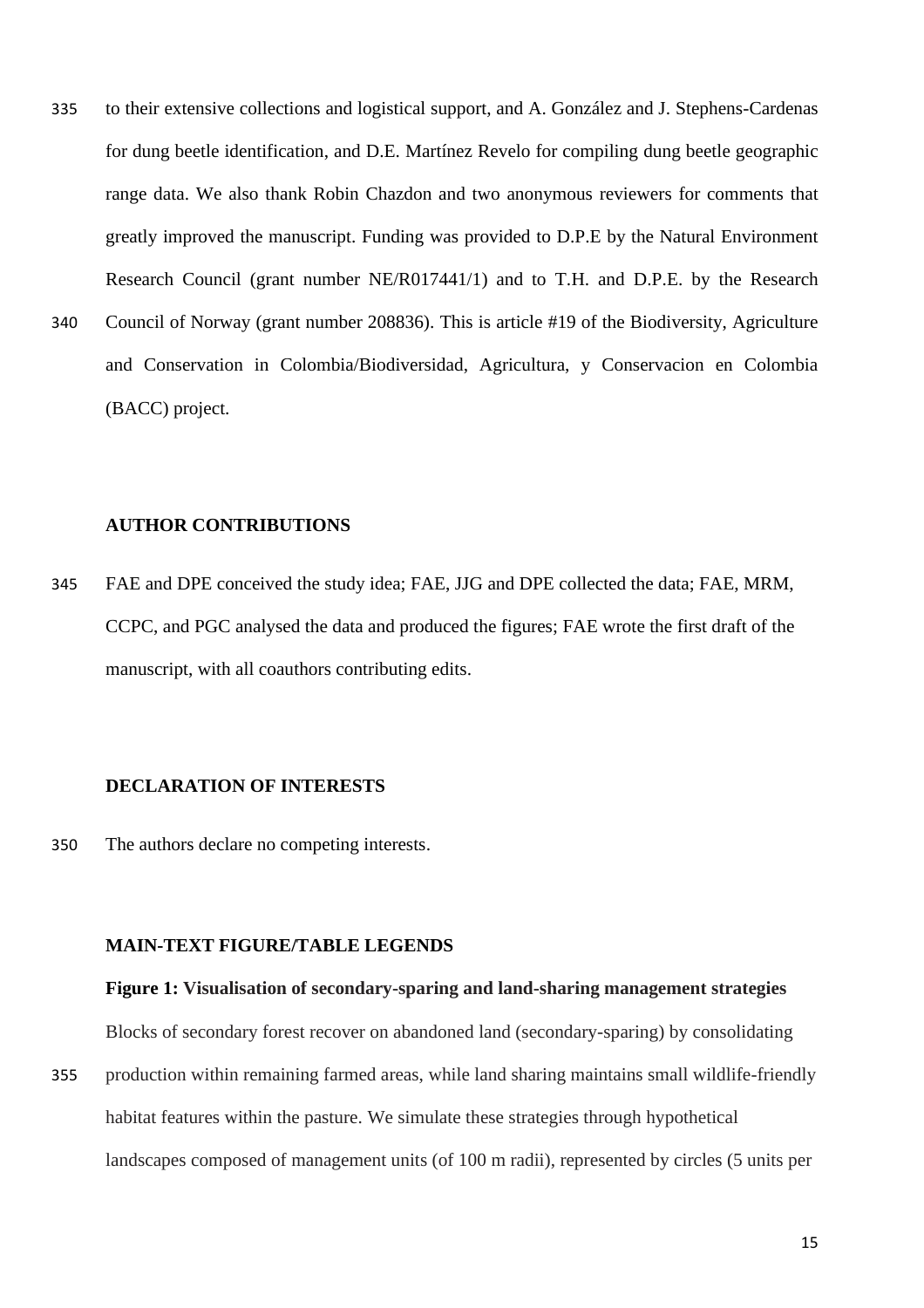scenario are present here; 52 units were used in our simulations), based on field data from a tropical Andean agriculture system. Secondary-sparing management units consist of spared 360 secondary forest sites adjacent to contiguous forest and paired with intensive farmland sites (i.e. all non-grazed land is consolidated into larger habitat blocks, as is farmland), while landsharing units are composed of farmland within which a proportion of wildlife-friendly habitat (e.g. riverine stripes or isolated trees) is retained. Four scenarios were run with different proportions of land remaining under production (high production at 80% through to low 365 production at 20%), in which the same landscape-wide production is achieved and withinpasture yield is assumed to be equal across all scenarios.

# **Figure 2: Variation in dung beetle and bird species richness and functional diversity under Secondary-sparing versus land-sharing strategies**

- 370 Species richness (A, B), functional diversity (C, D), functional richness (E, F) and functional eveness (G, H) of communities simulated under older secondary-sparing (blue) and landsharing (orange) management strategies. Metrics are generated across four scenarios varying the percentage of land area remaining under production, and in turn the amount regenerating as secondary forest or preserved as land-sharing features. Error bars represent 95<sup>th</sup> percentiles,
- 375 points represent mean values from randomisations (per scenario), while violin plots represent the frequency distribution of these randomisations. See also Figure S1, Figure S2 and Table S1.

# **Figure 3: The phylogenetic relationships and diversity of Chocó-Andean birds under**  380 **Secondary-sparing versus land-sharing strategies**

(A) The phylogenetic distribution of Chocó-Andean birds generated under a low-abandonment scenario where 20% land area is abandoned for natural regeneration while 80% remains under production. Spots show the proportion of simulated communities for which a species was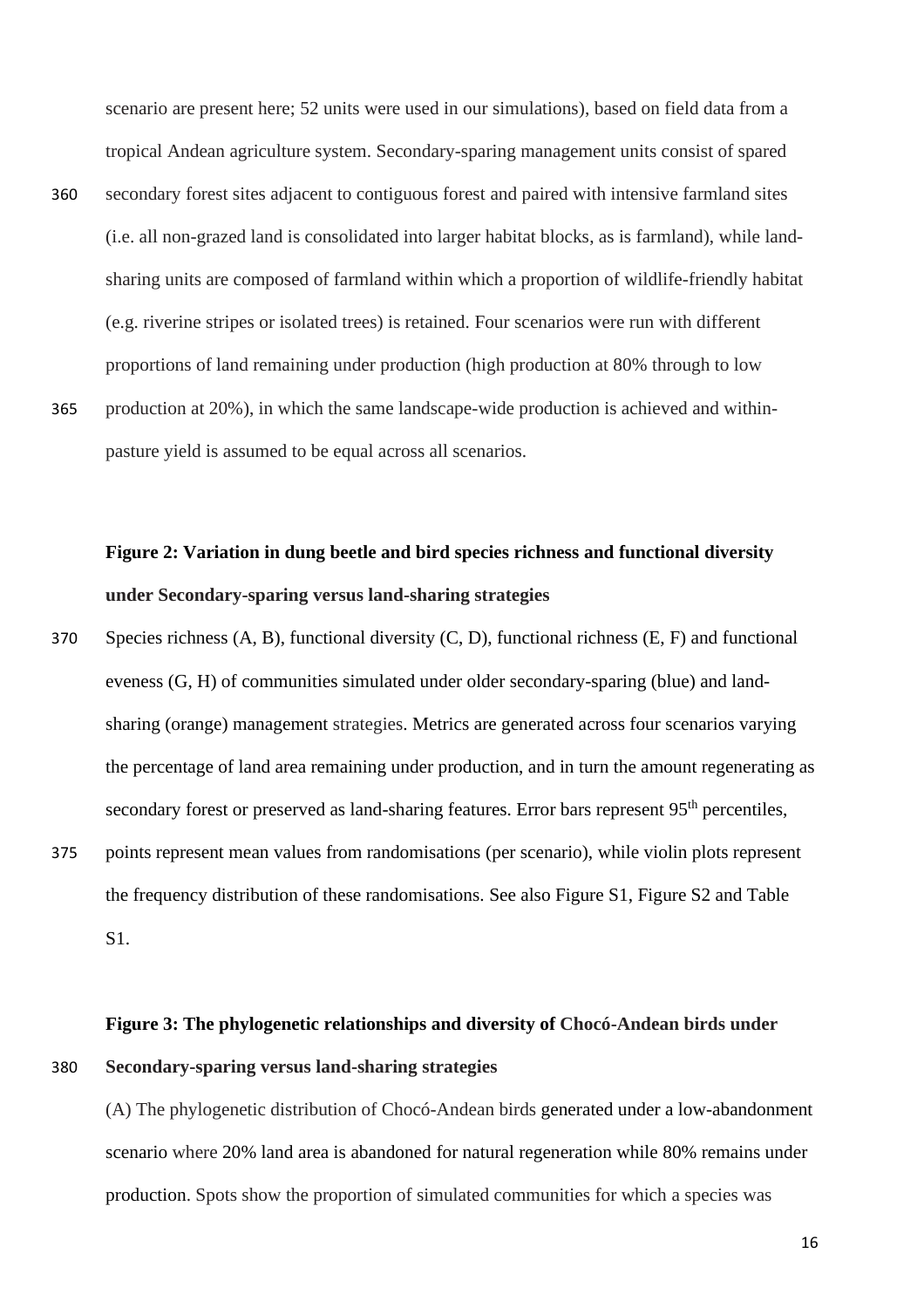present. The strength of colour is scaled from 0 (white) to 100% (full colour) for both

385 strategies. Major nodes indicate passerines (Pa), suboscines (Su), and oscines (Os), while outer bars (black and grey) distinguish family groups. Figure 3A with species names labelled is available from the authors upon request. Variation in avian phylogenetic diversity (B), standard effect size of phylogenetic diversity (C), standard effect size of mean pairwise distance (D), and evolutionary distintiveness (E) are shown across four scenarios varying the percentage of 390 land area remaining under production, and in turn the amount regenerating as secondary forest or preserved as land-sharing features. Error bars represent 95<sup>th</sup> percentiles, points represent mean values from randomisations (per scenario), and violin plots represent the frequency distribution of these randomisations. All scenarios simulate two land management strategies, land sparing (blue) and land sharing (orange), and consider older secondary forest as conserved

395 habitat. See also Figure S1 and Figure S2.

# **Figure 4: Variation in species richness, functional and phylogenetic diversity across different habitats under land-sparing land-sharing strategies**

The amount of species richness (A, B), functional diversity (D, E), functional richness (G, H), 400 and functional evenness (J, K), and bird phylogenetic diversity [PD] (C), standard effect size of PD (F), standard effect size of mean pairwise distance (I), and evoluntionary distintiveness (L) under simulated land-sparing (blue) and land-sharing (orange) management scenarios. Young secondary, older secondary and primary forest are considered as conserved habitat. Metrics are generated under a low-abandoment scenario (20% land area is abandoned for natural

405 regeneration while 80% remains under production). Error bars represent  $95<sup>th</sup>$  percentiles, points represent mean values from randomisations (per scenario), and violin plots represent the frequency distribution of these randomisations. See also Table S1.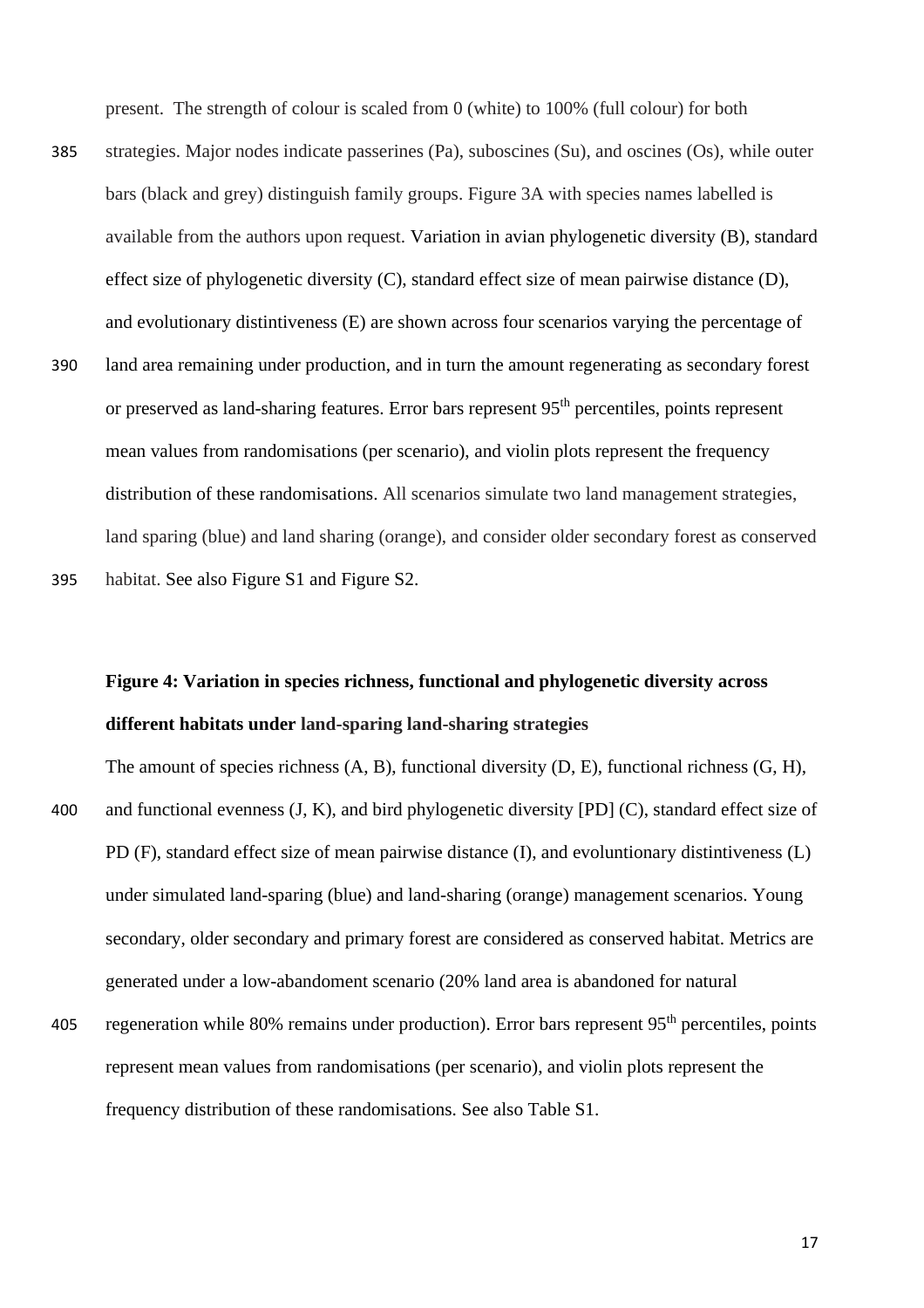# **STAR Methods**

# 410 **KEY RESOURCES TABLE**

| <b>REAGENT or RESOURCE</b>                                             | <b>SOURCE</b>                                                                  | <b>IDENTIFIER</b>                                                                                 |  |  |
|------------------------------------------------------------------------|--------------------------------------------------------------------------------|---------------------------------------------------------------------------------------------------|--|--|
| <b>Biological Samples</b>                                              |                                                                                |                                                                                                   |  |  |
| Dung beetle specimens                                                  | Colecciones<br>biológicas, Instituto<br>Alexander von<br>Humboldt,<br>Colombia |                                                                                                   |  |  |
| <b>Deposited Data</b>                                                  |                                                                                |                                                                                                   |  |  |
| Original data and code                                                 | {Gilroy, 2020<br>#1037}                                                        | <b>LINK</b>                                                                                       |  |  |
| Specimen identifiers for morphometric traits                           | $[11]$                                                                         | https://onlinelibrar<br>y-wiley-<br>com.sheffield.idm.<br>oclc.org/doi/full/10<br>.1111/gcb.14601 |  |  |
| Software and Algorithms                                                |                                                                                |                                                                                                   |  |  |
| R version 4.0.2, on platform: $x86_64-w64$<br>mingw32/<br>x64 (64-bit) | The R Foundation<br>for<br>Statistical<br>Computing                            | https://cran.r-<br>project.org/mirrors<br>.html                                                   |  |  |
| R studio Version 1.1.463                                               | <b>RStudio</b>                                                                 | https://rstudio.com<br>/products/rstudio/d<br>ownload/                                            |  |  |
| Other                                                                  |                                                                                |                                                                                                   |  |  |
| Global bird species distribution maps                                  | [66] [26]                                                                      | http://datazone.bir<br>dlife.org/                                                                 |  |  |
| Taxonomy and assessment data (non-spatial) for<br>birds.               | $[67]$                                                                         | https://www.iucnre<br>dlist.org/                                                                  |  |  |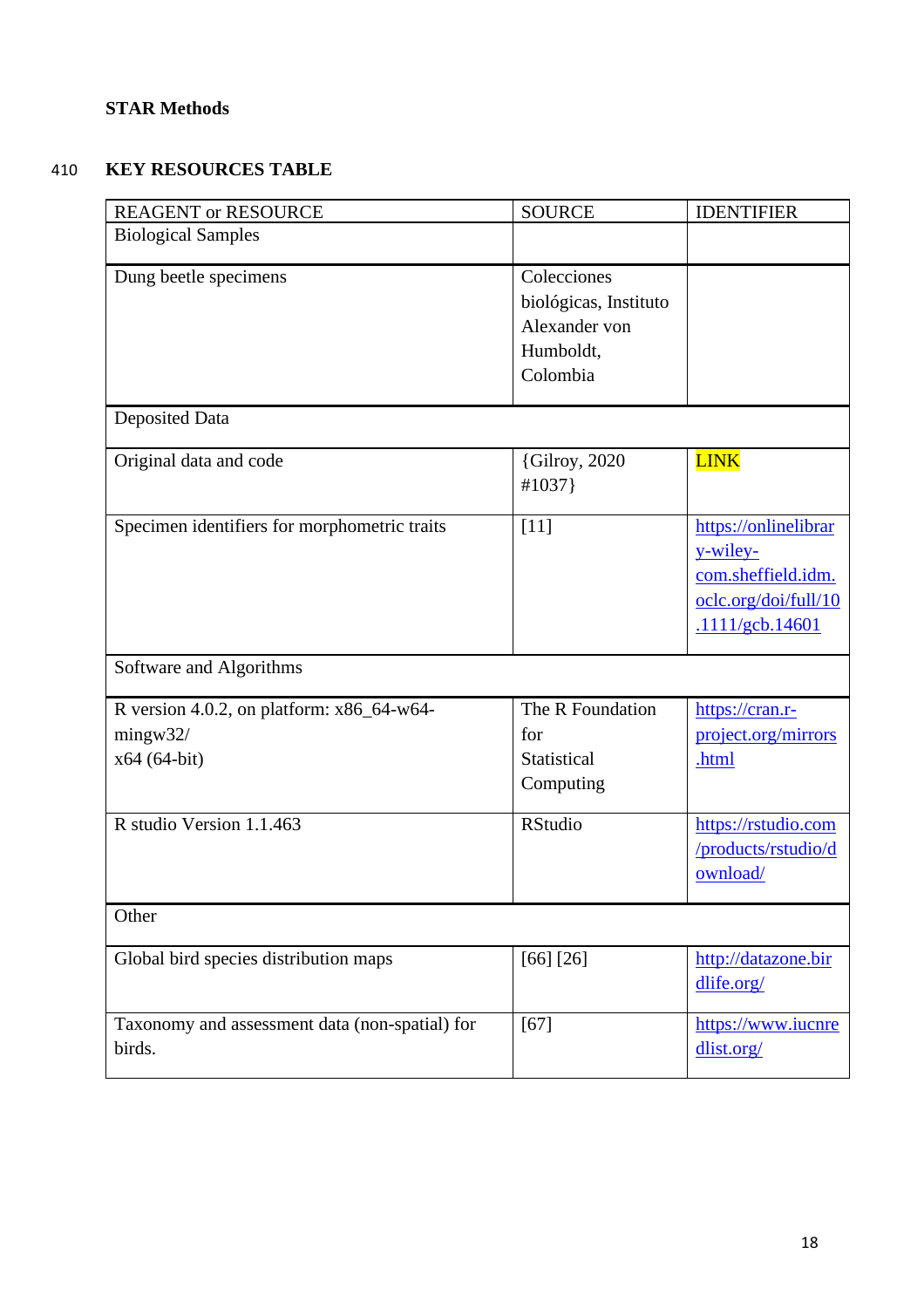#### **RESOURCE AVAILABILITY**

#### 415 **Lead Contact**

Further information and requests for resources should be directed to and will be fulfilled by the Lead Contact, Felicity Edwards (felicityedwards10@gmail.com).

#### **Materials Availability**

This study did not generate new unique reagents.

#### 420 **Data and Code Availability**

Selected datasets and code written for this paper will be deposited at  $\frac{\text{HHH: LINK}}{\text{HHK}}$ 

#### **EXPERIMENTAL MODEL AND SUBJECT DETAILS**

#### **Study Areas**

425 Sampling occurred in three sites in the departments of Antioquia, Risaralda and Choco, Colombia (1290–2680 m above sea level, [64]), spanning between 1,737 and 3,295 ha [26]. Sites were characterised by sub-montane to sub-tropical Andean contiguous primary cloud forests (>1,000,000 ha) and adjacent secondary forests (3 - 30 years recovery) within a wider matrix of cattle pasture (predominant agricultural practice in the region [68]). Secondary forest locations 430 were connected to primary forests, and time since agricultural abandonment was determined from interviews with reserve managers and local residents. Land-sharing features (e.g. hedgerows, isolated trees, forest patches) contained a mix of primary and naturally regenerating vegetation. At each site multiple sampling squares were surveyed, arranged more than 400 m apart from another within a habitat, and more than 300 m between habitats.

# **Biodiversity sampling**

We sampled birds using standardised point count surveys spaced 200 m apart (total across study  $n = 174$ ) and run on four consecutive days for 10 minutes. All birds seen or heard were noted,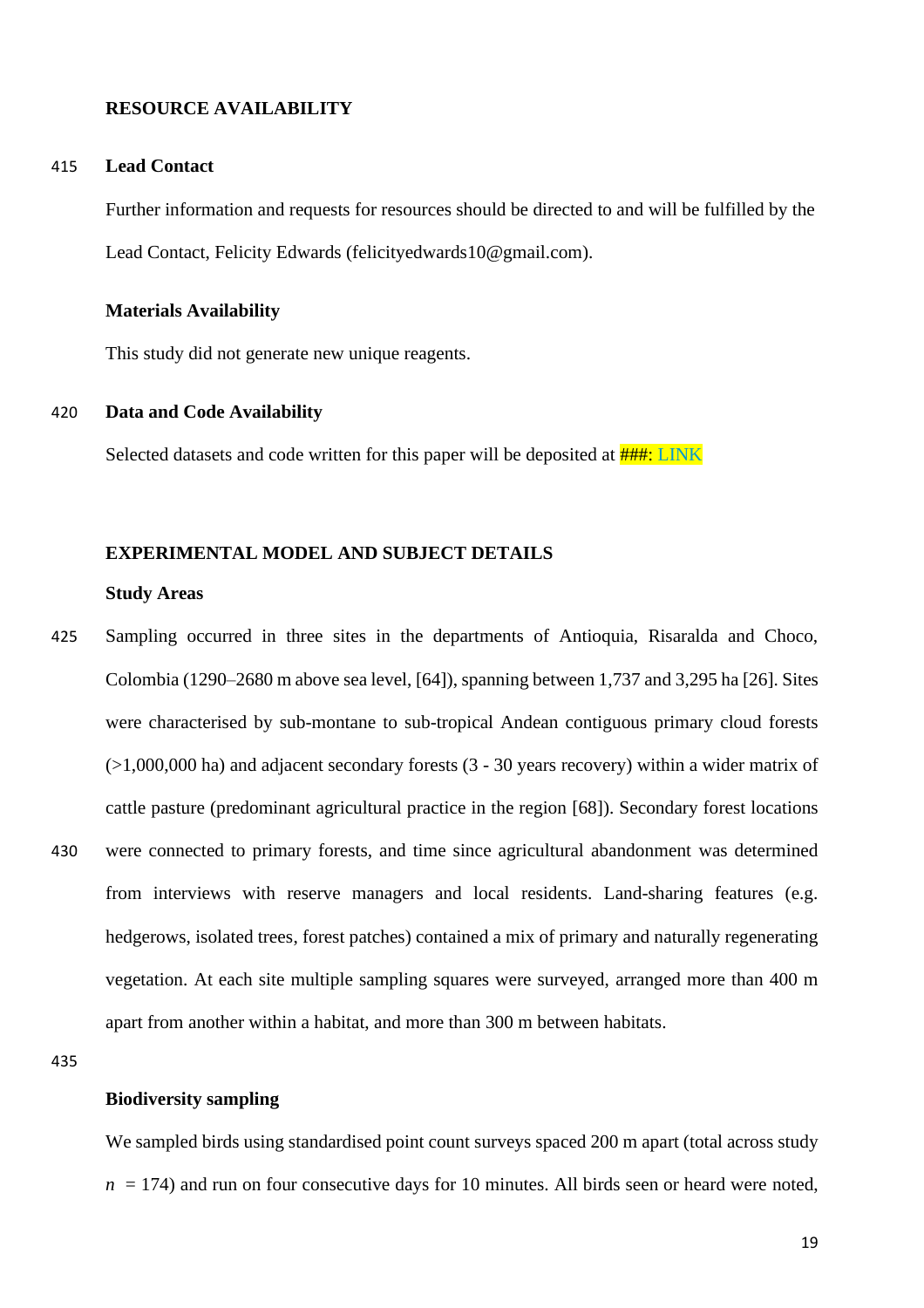while unknown vocalizations were subsequently identified from each digitally recorded survey.

- 440 We excluded migrant or highly mobile species, such as large raptors or swifts, from our analyses as we were specifically interested in community patterns, which reflected local-scale changes in habitat. Dung beetles were sampled using standardised baited (with human dung) pitfall traps spaced 100 m apart within each sampling square (total across study  $n = 145$ ). Traps were set-up in the field for four days, re-baited after 48 hours and samples collected every 24 hours. All 445 individuals were identified to species or morpho-species. Species determinations were made by; F. Edwards, C. A. Medina, A. Gonzalez, and J. S. Cardenas at the Instituto Alexander von Humboldt, Colombia, where specimens were also deposited.
- 

#### **Species of conservation concern**

450 Overall community metrics provide a valuable insight into the diversity, functional composition and potential redundancy within a community. However, they can obscure important shifts in species of conservation concern. We therefore examine how land-sparing and land-sharing simulated scenarios might impact species of conservation concern. We assessed the mean relative abundance indices of species, across all 52 simulated sites, based on the occurrence 455 probabilities generated by our Bayesian hierarchical occupancy models (described below). We extract these relative abundance indices from both land-sparing and land-sharing scenarios where older secondary forest is 'spared' land and with 20% and 80% of land area remaining under production (Table S2). We also extract the mean relative abundances for these species in primary forest as a baseline comparison.



460 We highlighted 40 bird species of conservation concern, either listed as threatened by IUCN (status listed as critically endangered, endangered, vulnerable, or near threatened;  $n = 22$ ) [67] or as having a restricted geographic range determined by Birdlife International range maps [66] as per [26] ( $n = 18$ ). We assess dung beetle species as being of conservation concern when their known range is restricted to the Occidental Cordillera in western Colombia, which includes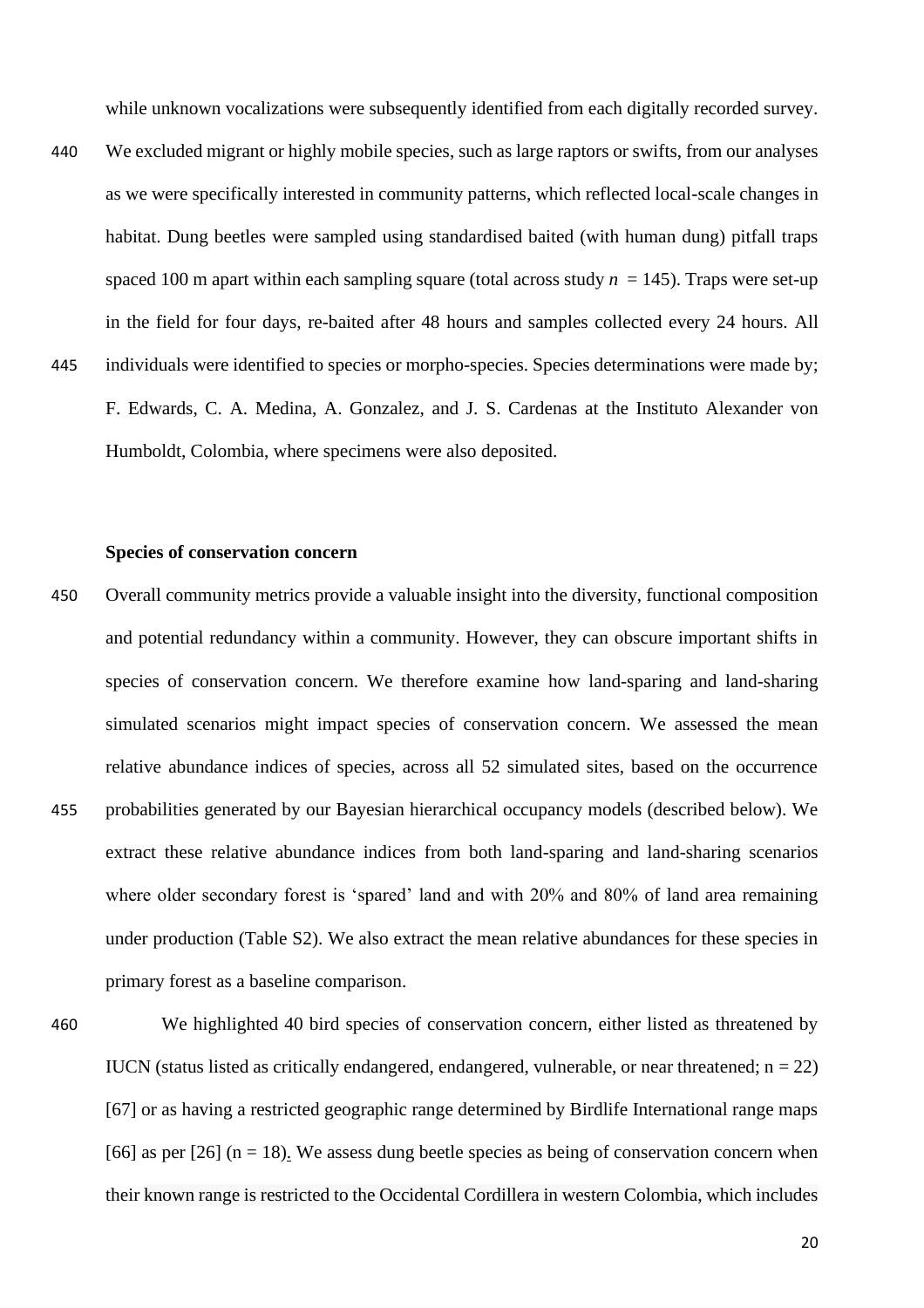465 the states of Antioquia, Chocó, Risaralda and Valle del Cauca ( $n = 9$ ). Species' ranges were assessed through specimen records in the Entomological collection of the Instituto Alexander von Humboldt (IAvH-E) database, datasets published in the Global Information Biodiversity Facility (GBIF [69]) with expert validation across records (pers. comm. D. Martinez), and records of species in the Universidad Nacional de Colombia, Medellin, Colombia.

470

# **METHOD DETAILS**

#### **Habitat variables**

To generate relationships between species communities and landscape composition, we firstly calculated the proportion of 'wildlife-friendly' habitat across our grazed landscapes, within a

475 radius of all farmland (pasture) sampling points. We selected taxonomically relevant distances, 100 m for birds and 50 m for dung beetles, using distances of the known spatial turnover of tropical bird [70]; [71] and dung beetle [72] communities. Wildlife-friendly features were visually mapped and included patches of remnant forest, isolated trees, riparian strips and hedgerows. The area occupied by these different features was calculated. Roads and other human 480 infrastructure were excluded from the area calculations to focus solely on land cover, which could benefit biodiversity. Using this information, we calculated our wildlife-friendly index, relative to the area grazed, for each point as:  $Wr = Fr / (Pr + Fr)$ 

Where, for a given radius r, Fr is the proportion of wildlife-friendly cover, and Pr is the proportion of pasture cover. The index ranges from one (100% forest cover, applied to all forest 485 sampling points) to zero (entirely pasture with no wildlife friendly habitat). Secondly, as sampled pasture points varied in the distance from contiguous forest edge we calculated the distance to the nearest contiguous forest edge (ranging from 50 - 1550 m) using remote-sensed data (ALOS/PALSAR) [73] combined with information from hand-held GPS devices. Contiguous forest in this case was a mixture of primary and secondary forests due to the uncertainty of forest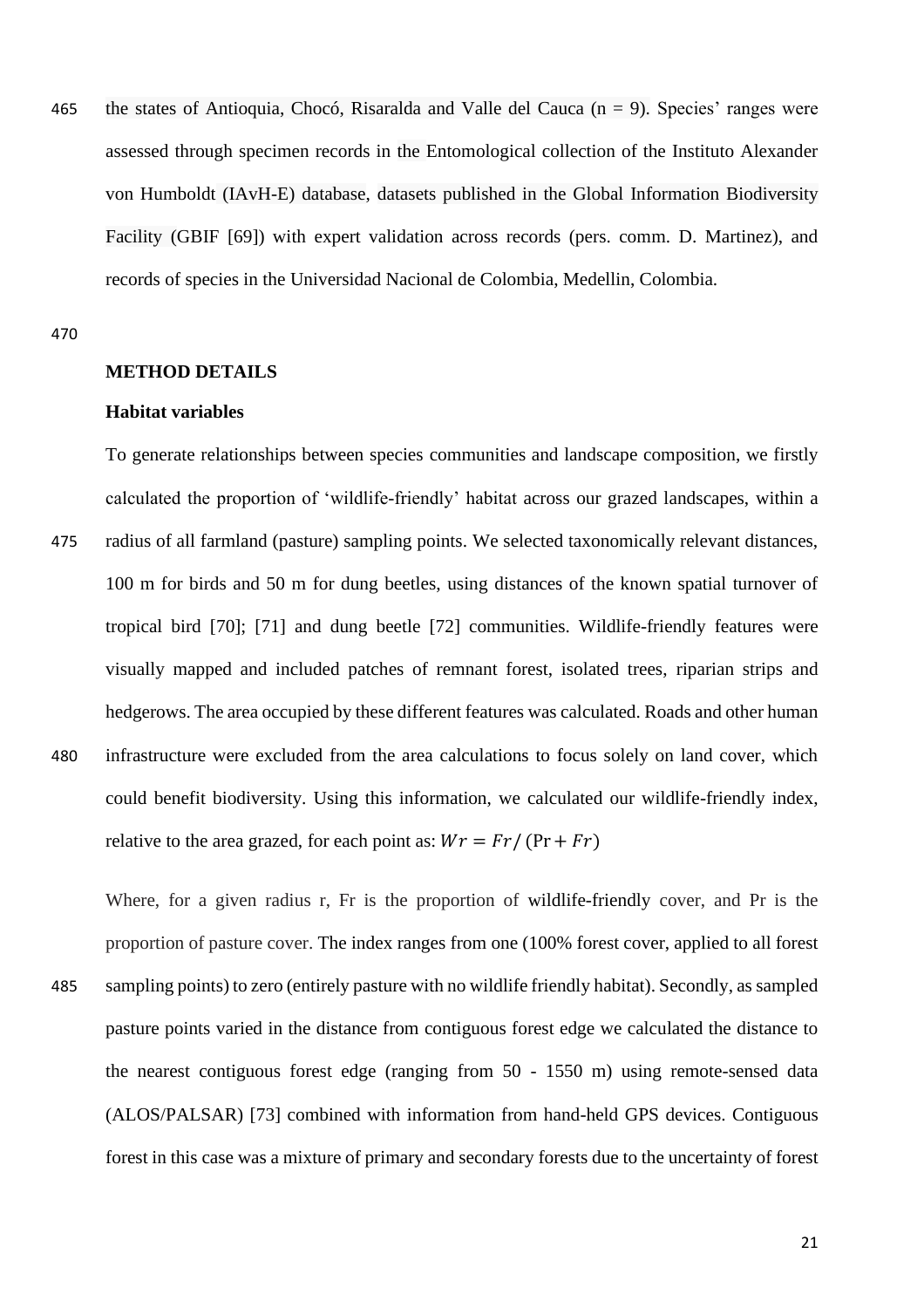490 age across the wider landscape. Sampling points located within forest were assigned a distance of 0 m.

#### **Functional trait matrices and diversity metrics**

In addition to species richness, we assessed functional diversity, which was evaluated using a 495 range of life history and morphological traits, for each individual bird and dung beetle species (Table S1). We included resource use (i.e. dietary range), behavioural (i.e. foraging mode) and morphological traits, which have previously been shown to be functionally important for our study taxa [74], [75].

Avian traits included foraging guild(s), foraging strata, foraging mode, degree of 500 territoriality, predominant habitat type association [76], and seven morphological measurements following [11]: tarsus length, tail length, hand-wing index (measured via wing length x Kipp's distance) and bill width, depth, shape and length (measured as both nares to tip and exposed culmen). Morphometric data was measured from museum specimens and obtained from a minimum of two males and two females, with the exception of bill shape, which was gathered 505 from the literature [76].

Dung beetle traits included nesting strategy, activity period, diet preference (sourced from research articles and expert knowledge) and three morphological measurements: body size, front:back leg ratio, and size adjusted front leg area (as per [75]) measured from collected specimens. All morphological measurements were calculated using ImageJ [77], from 510 photographs of our collected specimens. The number of individuals measured per species varied due to the availability of specimens  $(n = 1 - 27)$ . Information for behavioural traits were gathered from the literature ([78] [79] [80] [81] [82], [83][84]), when multiple sources of trait information were available, we took the majority consensus. When such information was not available, for example for morpho-species, species of the same genus were recorded as sharing similar 515 behaviours, following [75].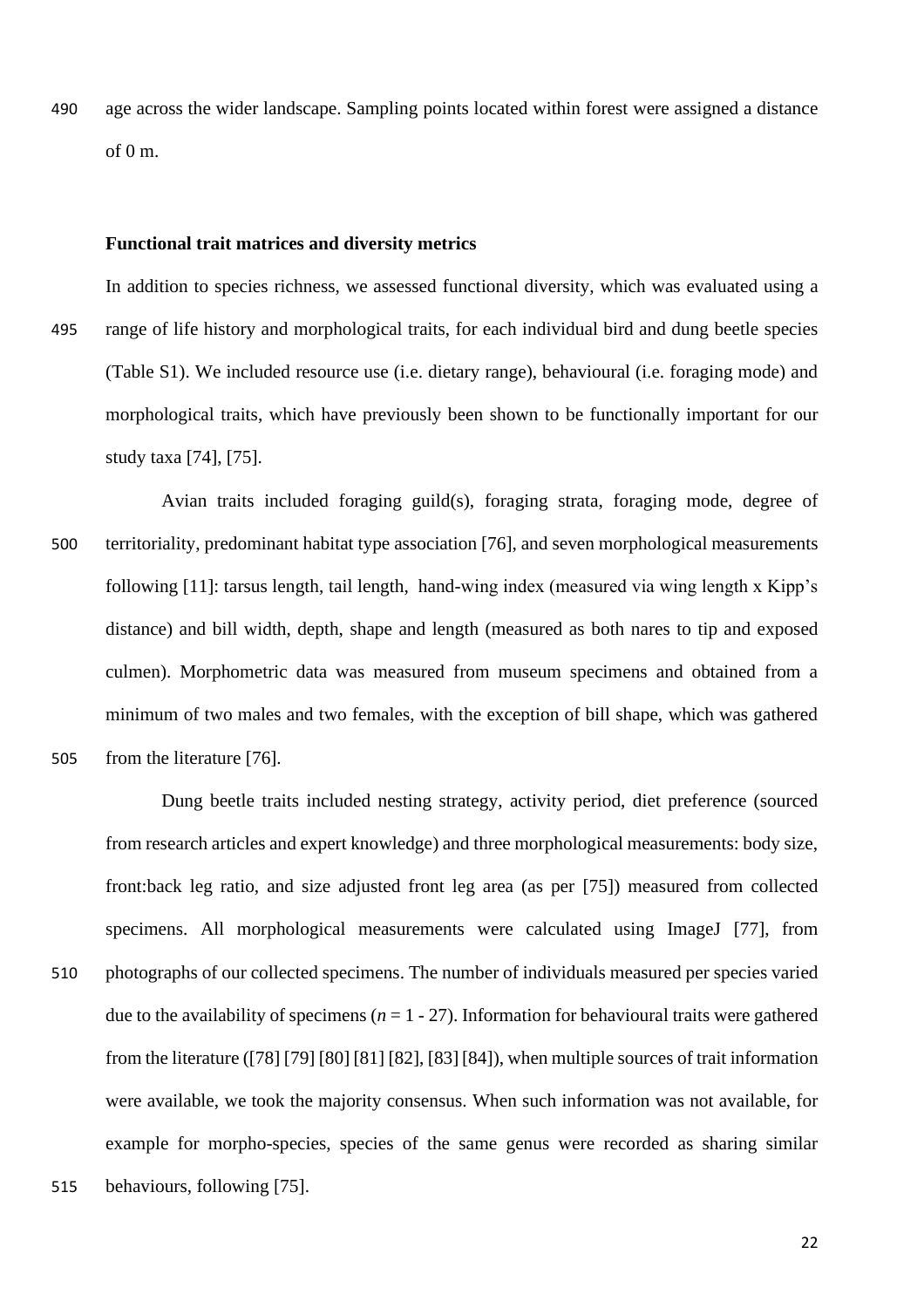To account for generalist behaviours in some species, a subset of trait categories (avian foraging guild, strata and mode, and the activity period of dung beetles) were analysed as multiple independent binary traits. This allows an individual species to be assigned multiple traits within these broad categories (for example, a species can be frugivorous and insectivorous, 520 feeding in the mid- and under-storey strata, Table S1) [85].

Using this trait data, we calculated five complementary measures of functional diversity across our land-use scenarios:

- **1. Functional Diversity (FD)** measures the total connecting branch lengths of a functional dendrogram [86]. FD is produced from a distance matrix derived from an 525 original trait matrix. We used the extended Gower distance measure to calculate our distance matrices, which allows for different variable types to be accounted for [87]. We used an unweighted pair-group arithmetic average (UPGMA) clustering method.
- **2. Functional richness (FRic)** measures the total volume of functional space occupied by a given set of species. Communities with greater functional space occupied are likely 530 to have a broader range of functional traits, which translates to potential increased resource utilisation.
- **3. Functional evenness (FEve)** measures how even species abundances are distributed in functional trait space and is bounded by 0-1. A value close to 1 represents communities with an even distribution of species abundances across functional space, implying low 535 functional redundancy. A value close to 0 represents an uneven distribution of species and overlapping functional roles (high functional redundancy).
- **4. Functional divergence (FDiv) –** measures how the relative abundance of species is related to the most unique functional traits (those furthest from the centroid of functional space), and describes the patterns of niche differentiation in a given functional space. A 540 high value of FDiv means the most abundant species are at the extreme of functional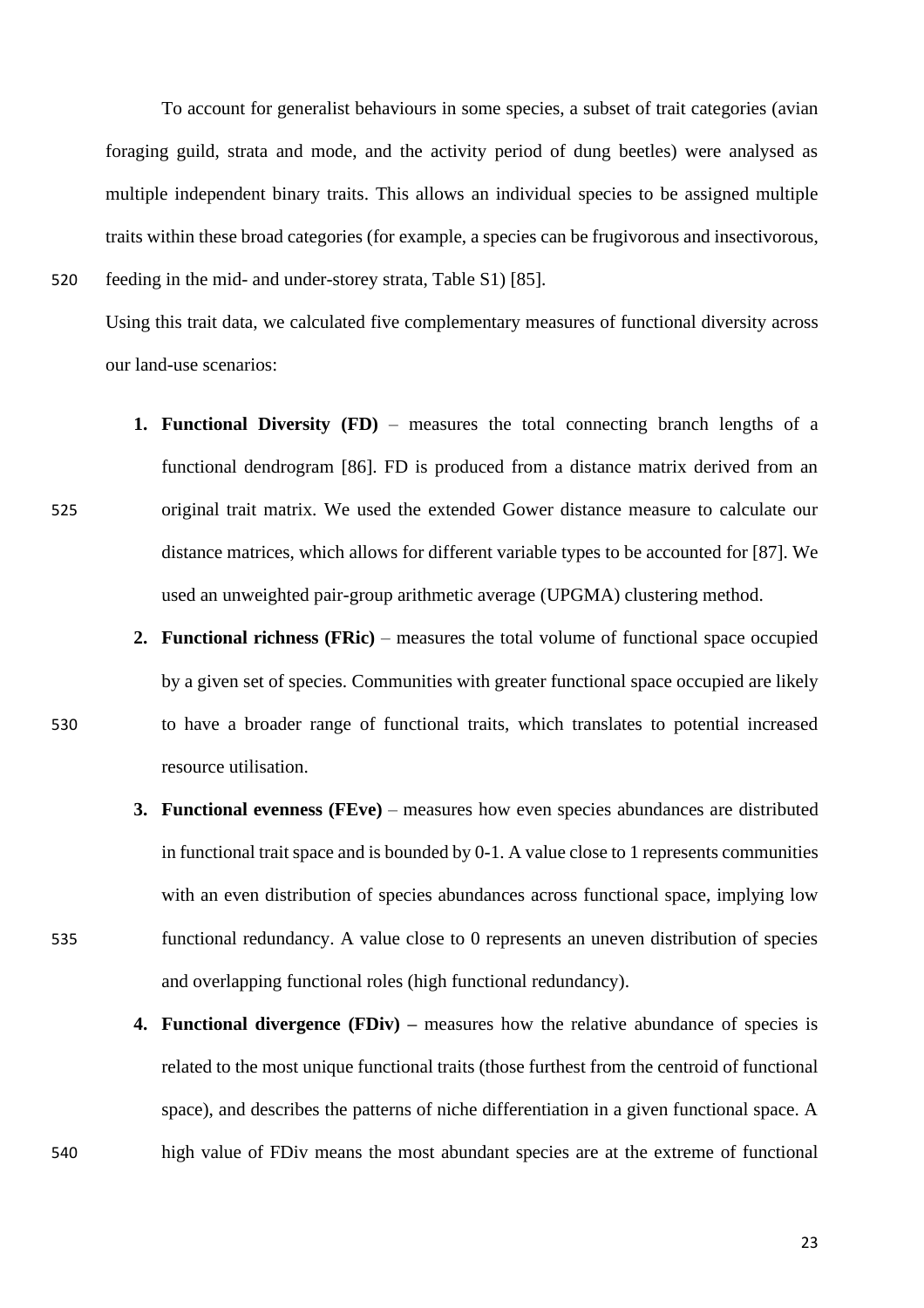space, while a lower FDiv value indicates the most abundant species are close to the centroid of functional space.

**5. Functional dispersion (FDis) –** measures the mean weighted (via relative abundance) distance of species traits to the centroid of trait space [88]. Greater FDis implies increased 545 representation of more unique traits in a given community.

For the calculation of FRic, FEve, FDiv and FDis traits act as coordinates in multidimensional functional space and were weighted equally, while species were weighted by their abundance. The distance matrices (derived from our trait matrices) were calculated using 550 the extended Gower distance measure [87] and principal coordinate analyses (PCoA) were then run to gain the transformed coordinates [89] used to calculate the functional metrics. Analyses were run in the FD [90] and picante packages [91] of R [92].

#### **Avian phylogenetic diversity and evolutionary distinctiveness measures**

- 555 To assess the phylogenetic impact of secondary sparing we calculated five complementary phylogenetic diversity metrics:
	- 1. **Phylogenetic diversity (PD)** measures the sum of branch lengths of a phylogenetic tree and represents the total evolutionary history within a community.
- 2. **Standard effect size of PD**  measures PD accounting for species richness. Positive 560 values indicate higher than expected values of PD for a given species richness, vice versa for negative values.
- 3. **Standard effect size of mean pairwise distance (MPD)**  measures MPD (calculated as the average distance separating species in a community on a phylogenetic tree, weighted for species abundance, representing the number of years of evolutionary 565 history) accounting for species richness. Positive values indicate higher than expected values of MPD for a given species richness, vice versa for negative values.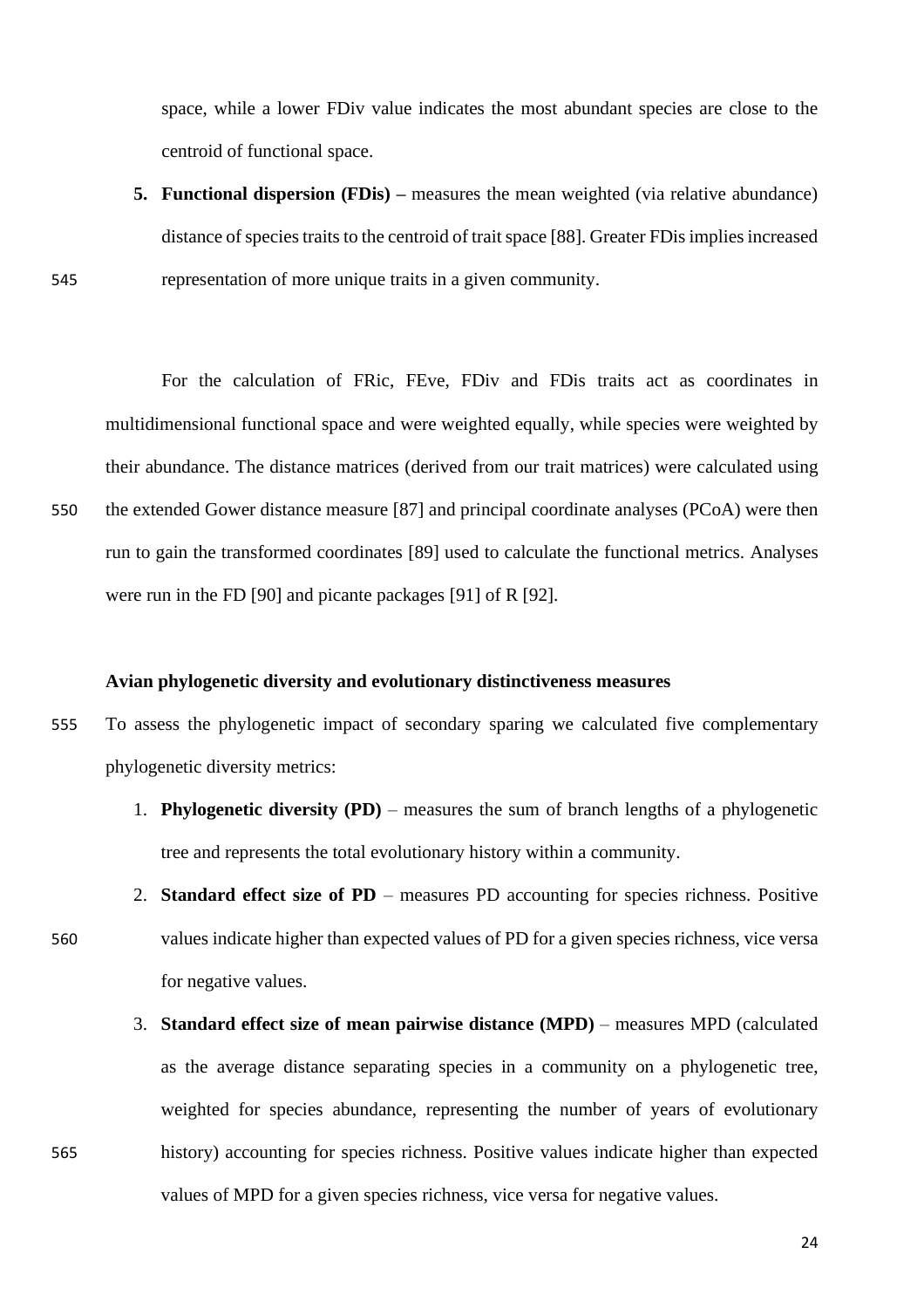- 4. **Standard effect size of mean nearest taxon distance (MNTD)**  measures MNTD (calculated as the average number of years separating each species from its closet relative in the community, weighted for species abundance) accounting for species richness. 570 Positive values indicate higher than expected values of MNTD for a given species richness, vice versa for negative values.
	- 5. **Evolutionary distinctiveness (ED)** measures the degree of isolation a given species is from the global phylogeny (9,993 species). A high ED value indicates a species has no extant close relatives.
- 575 We used 500 unique phylogenetic trees, 250 trees of both the Hackett [93] and Ericson [94] backbones obtained from [95], each one representing an individual hypothesis of species evolutionary relationships. The mean value of the phylogenetic diversity metrics and the median ED value, from all 500 trees, were used to account for phylogenetic uncertainty. Metrics were calculated using the picante [91] in R [92].

580

#### **QUANTIFICATION AND STATISTICAL ANALYSIS**

# **Simulating land-sparing and land-sharing scenarios**

We used a landscape simulation process based on 'spared' older secondary forest, to assess how 585 species, functional, and phylogenetic diversity could be conserved within landscape scenarios [19], [10], [11] (Figure 1).

Firstly, we estimated the relationship between species occurrences and habitat variables using Bayesian hierarchical occupancy models, run separately for birds and dung beetles. For each species, we modelled occupancy probability across sampling locations as a function of 590 habitat (categories primary, mature secondary, young secondary and farmland), elevation, distance to contiguous forest, and wildlife-friendly index, including site as a random effect to ensure the large spatial variation across the three study sites was accounted for. Bird species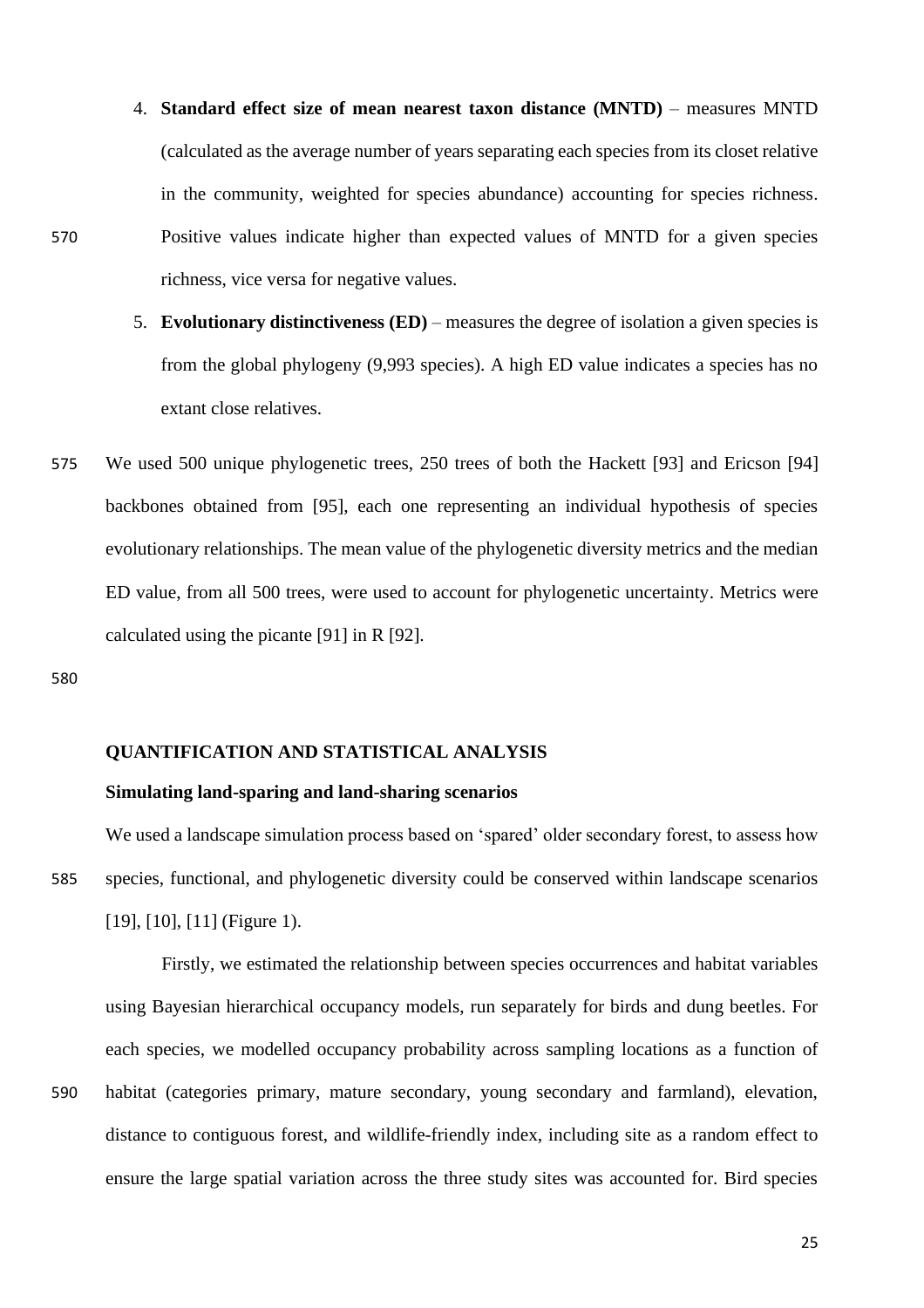were divided into those recorded in forest ( $n = 288$ ) and those found solely in pasture ( $n = 30$ ), these were then analysed separately in community-level models (dung beetles were run as a full 595 community as the number of species was far fewer). We controlled for imperfect detection across habitats (i.e. detectability will be easier in open pasture), and in relation to time of day (i.e. vocal activity decreases through the day) for avian models, via a state-space formulation, where species detection probabilities are estimated from repeated samples under an assumption of site-level closure within the study period [96]; [26]. Parameters were estimated using WinBUGS version 600 1.4 ([97], see [19] for full model specifics), using 50,000 iterations, following a burn in of 20,000.

We used these occupancy model outputs to estimate site-level abundances in our simulated land-sharing, land-sparing landscape scenarios. To do this, for each hypothetical scenario we divided the simulated landscape into 'management units', each consisting of 52 605 'sites', with each site corresponding to a circle of 100 m radius, akin to our sampled locations. For each site, we predicted species occupancy probabilities and assigned habitat characteristics dependent on a given set of conditions (Figure 1). We converted the resulting probabilities into abundance metrics by summing Bernoulli trials for each site across the landscape, generating an index of relative prevalence for each at the landscape scale [11]. We repeated this process for 610 10,000 posterior-predictive samples of site-level species occurrence probabilities to generate posterior distributions for each derived biodiversity metric. To make avian phylogenetic analyses computationally tractable, we reduced the number of replicates to 1,000 posterior-predictive samples for phylogenetic metrics.

For secondary-sparing strategies, landscapes were separated into 'spared forest' units and 615 intensive pasture units (0% wildlife-friendly features), such that within habitat features are removed and non-grazed land is consolidated into larger habitat blocks, while grazed land is intensified in a smaller land area {Green, 2005 #1017}. Contrastingly, land-sharing strategies landscapes were designated as fully pasture with varying amounts of wildlife-friendly features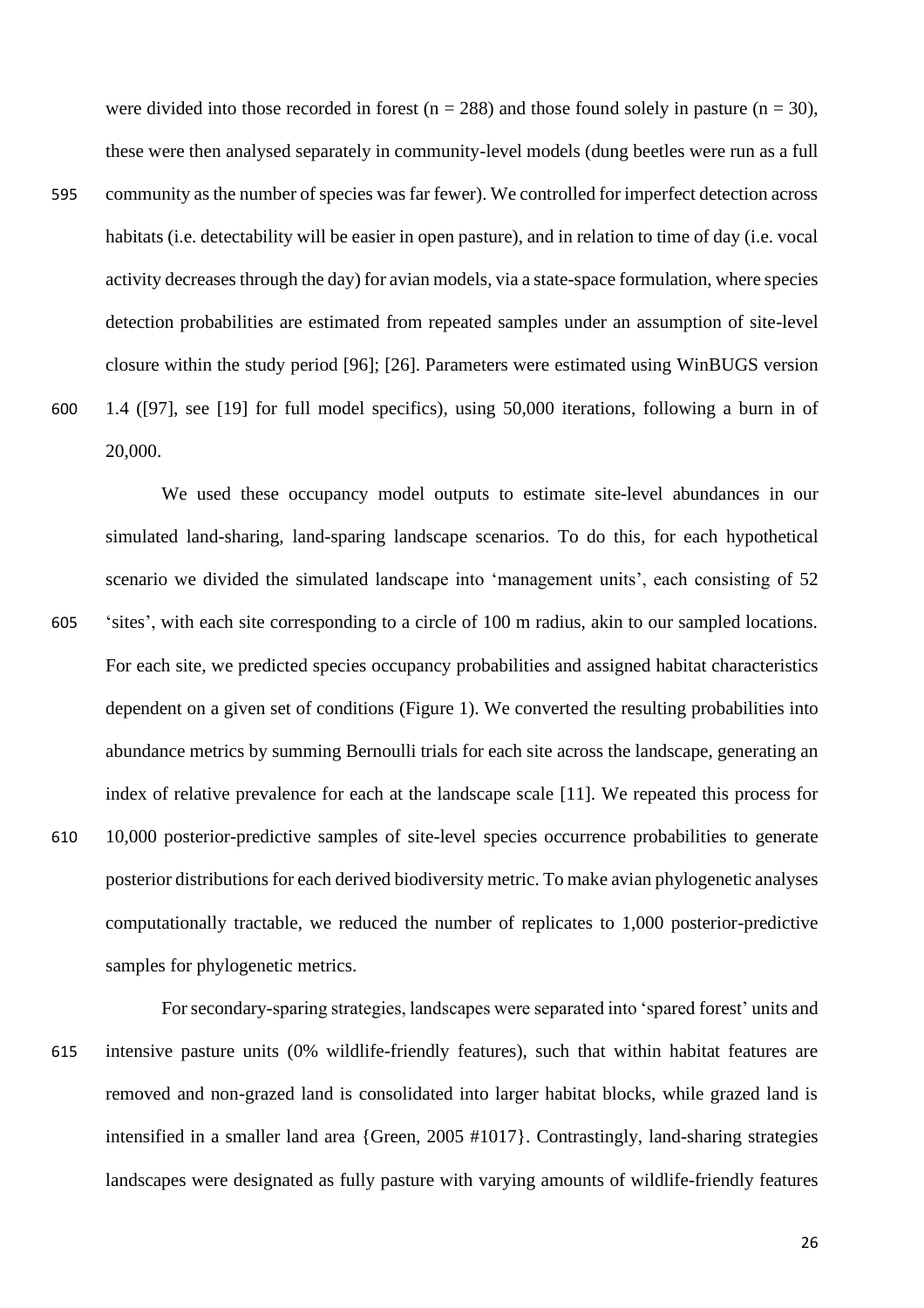retained within {Green, 2005 #1017}. In both cases, we assessed a range of abandonment levels,

620 representing the proportion of the landscape devoted to either regenerating forest (sparing) or wildlife-friendly features (sharing; Figure 1). Across all simulated scenarios, we maintained the same landscape-wide production and assume that within-pasture yields were equal.

Abandonment levels were based on the limits of pasture cover across the farmland study sites (20%, 40%, 60%, 80%). Pasture units were assigned a given distance from contiguous 625 forest, these distances were set at 500 m, 750 m, 1,000 m, 1,250 m, and 1,500 m. Results presented in the main text are taken from the mid distance (1,000 m) from contiguous forest.

Within scenarios, the aggregate level of cattle production is held constant, thus allowing the performance of each strategy to be examined independent of production, under an assumption that yield is constant across all pastures [5, 25]. We acknowledge that local variation in yield 630 might occur under both land-sparing and land-sharing scenarios (see Discussion).

These analyses were repeated considering young secondary forest (15 years or less recovery) and primary forest as 'spared' forest to compare with mature secondary forest simulations. In our results, we present a scenario of 20% abandoned land, higher percentages of abandoned land showed no difference in patterns across the forest types. All analyses were 635 carried out in R {Team, 2018 #846} using custom code {Gilroy, 2020 #1037}.

# **LEGENDS FOR SUPPLEMENTAL TABLES AND FIGURES**

#### **Table S1. Functional traits for birds and dung beetles, Related to Figure 2 and Figure 4.**

We used 12 avian functional traits and 6 dung beetle functional traits in our functional diversity 640 analyses, split into broad trait categories. Behavioural traits for birds were split across foraging strata and foraging mode, while for dung beetles these were described as nesting strategy, activity period and diet preference. Data type denotes the scale at which traits are measured, and where required, calculation describe how traits were measured. Dung beetle morphometric data were collected from specimens collected in this study for each species. A column of functional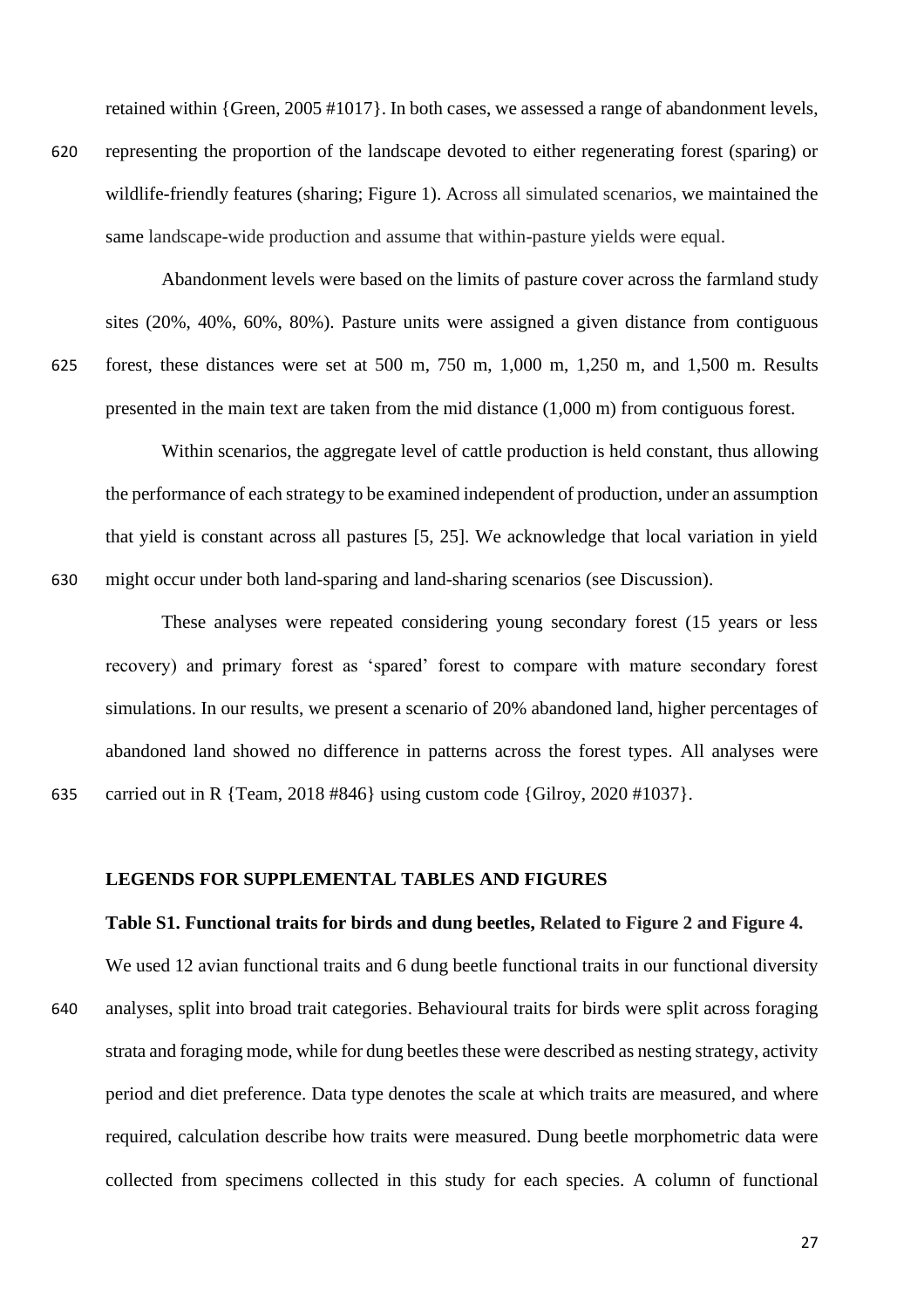645 significance describes why species traits were chosen (based on [1] for birds). Notation of superscripts show different categories within categorical traits; \* Territoriality categorised as, 1  $=$  strong,  $2 =$  weak,  $3 =$  none. \*\* Habitat categorised as,  $1 =$  forest,  $2 =$  forest edge,  $3 =$  grassland. Bill shape categorised as,  $1 =$  straight,  $2 =$  decurved,  $3 =$  hooked. (Adapted from [2]).

# 650 **Table S2. Relative abundance indices of threatened bird and dung beetle species detected in Colombian Andean field sampling, related to the** *experimental model and subject details*  **section within the Star Methods.**

Species are listed according to threat severity (IUCN categories, data from [3] and [4]). The mean relative abundance is based upon probabilities of occurrence, across all simulated sites, 655 under a land sparing, land sharing or primary forest control scenario and are given for each species. These are described for two simulations, 20% and 80% of land remaining under production (pasture) while the remaining land area is 'spared' secondary forest. Values highlighted in **bold** represent the highest mean probability values between land sparing and sharing scenarios for a given abandonment level, whist primary forest comparisons are *italicised*. 660 Avian species detected anecdotally (i.e. outside of point count sampling) are listed with the

associated habitat (P = primary forest,  $O \_S = older$  secondary forest,  $Yg_S =$  young secondary forest and Pa = pasture), and are denoted by "-" for an absence of occurrence probability.

# **Figure S1: Variation in dung beetle and bird functional metrics under land-sparing land-**665 **sharing strategies, related to Figure 2 and Figure 3.**

Functional divergence (a, b), functional dispersion (c, d) and the standard effect size of mean nearest taxon distance (e) under simulated land-sparing (blue) and land-sharing (orange) management strategies considering mature secondary forest as conserved habitat. Metrics are generated across four scenarios varying the amount of land cover regenerating as secondary

670 forest or preserved as land-sharing features, and in turn the percentage remaining under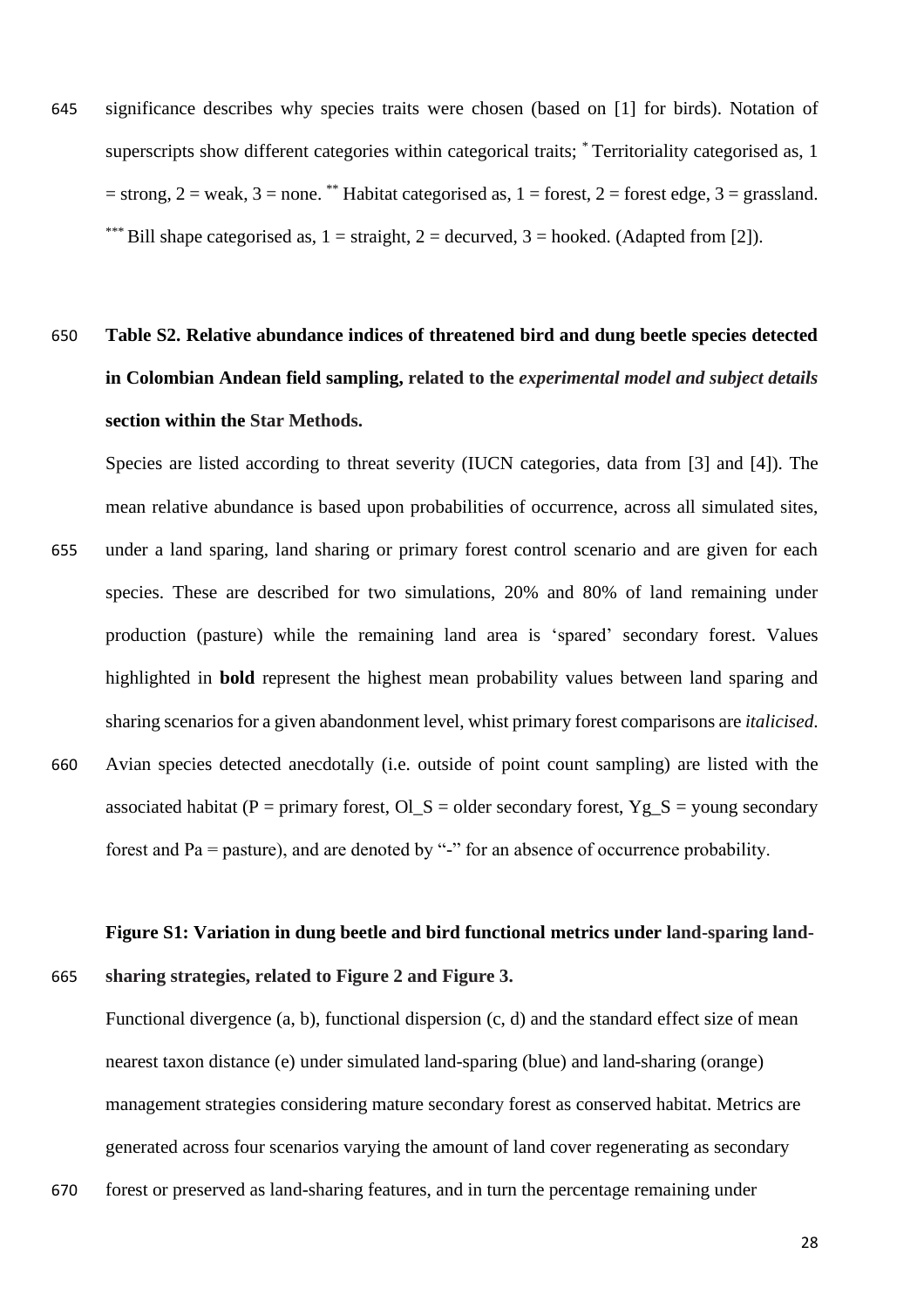production  $(20\%, 40\%, 60\%, 80\%)$ . Error bars represent 95<sup>th</sup> percentiles, points represent mean values from randomisations (per scenario), and violin plots represent the frequency distribution of these randomisations.

675 **Figure S2: Variation in species richness, functional and phylogenetic diversity with distance from contiguous forest under land-sparing land-sharing strategies, Related to Figure 2 and Figure 3.** 

Species richness (a, b), fucntional diversity (d, e), functional richness (g, h) and functional eveness (j, k), and bird phylogenetic diversity [PD] (c), standard effect size of PD (f), standard

- 680 effect size of mean pairwise distance (i), and evoluntionary distintiveness (l), of communities under simulated land-sparing (blue) and land-sharing (orange) management scenarios considering older secondary forest as 'spared' habitat. Metrics are generated under a lowabandoment scenario (20% land area is abandoned for natural regeneration while 80% remains under production). These metrics are calculated with increasing distances from contiguous
- forest in intervals spanning 500 1500m. Error bars represent 95<sup>th</sup> percentiles, points represent mean values from randomisations (per scenario), while violin plots represent the frequency distribution of these randomisations.

### 690 **REFERENCES**

- 1. Tilman, D., Clark, M., Williams, D.R., Kimmel, K., Polasky, S., and Packer, C. (2017). Future threats to biodiversity and pathways to their prevention. Nature *546*, 73-81.
- 2. Balmford, A., Green, R., and Phalan, B. (2012). What conservationists need to know about 695 farming. Proceedings of the Royal Society B-Biological Sciences *279*, 2714-2724.
	- 3. Phalan, B., Green, R.E., Dicks, L.V., Dotta, G., Feniuk, C., Lamb, A., Strassburg, B.B.N., Williams, D.R., Ermgassen, E., and Balmford, A. (2016). How can higher-yield farming help to spare nature? Science *351*, 450-451.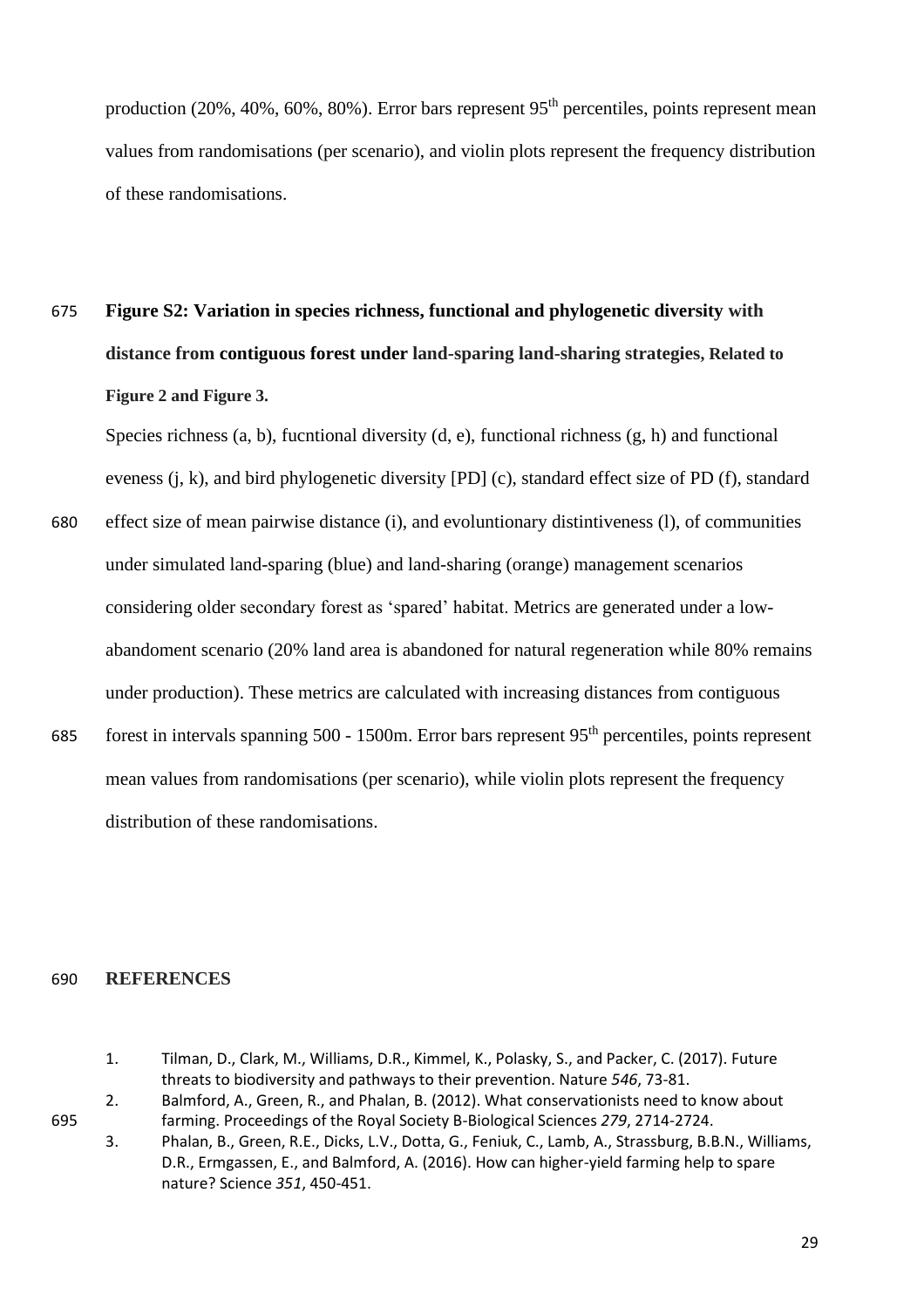- 4. Williams, D.R., Alvarado, F., Green, R.E., Manica, A., Phalan, B., and Balmford, A. (2017). Land-700 use strategies to balance livestock production, biodiversity conservation and carbon storage in Yucatan, Mexico. Global Change Biology *23*, 5260-5272.
	- 5. Chazdon, R.L., Lindenmayer, D., Guariguata, M.R., Crouzeilles, R., Benayas, J.M.R., and Chavero, E.L. (2020). Fostering natural forest regeneration on former agricultural land through economic and policy interventions. Environmental Research Letters *15*.
- 705 6. Jenkins, C.N., Pimm, S.L., and Joppa, L.N. (2013). Global patterns of terrestrial vertebrate diversity and conservation. Proceedings of the National Academy of Sciences of the United States of America *110*, E2602-E2610.
	- 7. Challenge, T.B. (2015). The Bonn Challenge. Volume 2020. p. Available from [http://www.bonnchallenge.](http://www.bonnchallenge/) org/.
- 710 8. Holl, K.D. (2017). Restoring tropical forests from the bottom up. Science *355*, 455-456.
	- 9. Phalan, B., Onial, M., Balmford, A., and Green, R.E. (2011). Reconciling Food Production and Biodiversity Conservation: Land Sharing and Land Sparing Compared. Science *333*, 1289-1291.
	- 10. Edwards, D.P., Gilroy, J.J., Thomas, G.H., Uribe, C.A.M., and Haugaasen, T. (2015). Land-Sparing Agriculture Best Protects Avian Phylogenetic Diversity. Current Biology *25*, 2384-2391.
- 715 11. Cannon, P.G., Gilroy, J.J., Tobias, J.A., Anderson, A., Haugaasen, T., and Edwards, D.P. (2019). Land-sparing agriculture sustains higher levels of avian functional diversity than land sharing. Global Change Biology *25*, 1576-1590.
- 12. Feniuk, C., Balmford, A., and Green, R.E. (2019). Land sparing to make space for species dependent on natural habitats and high nature value farmland. Proceedings of the Royal 720 Society B-Biological Sciences *286*.
	- 13. Gardner, T.A., Barlow, J., Araujo, I.S., Avila-Pires, T.C., Bonaldo, A.B., Costa, J.E., Esposito, M.C., Ferreira, L.V., Hawes, J., Hernandez, M.I.M., et al. (2008). The cost-effectiveness of biodiversity surveys in tropical forests. Ecology Letters *11*, 139-150.
- 14. Sekercioglu, C.H. (2006). Increasing awareness of avian ecological function. Trends in Ecology 725 & Evolution *21*, 464-471.
	- 15. Nichols, E., Spector, S., Louzada, J., Larsen, T., Amequita, S., Favila, M.E., and Scarabaeinae Res, N. (2008). Ecological functions and ecosystem services provided by Scarabaeinae dung beetles. Biological Conservation *141*, 1461-1474.
- 16. Montoya-Molina, S., Giraldo-Echeverri, C., Montoya-Lerma, J., Chara, J., Escobar, F., and Calle, 730 Z. (2016). Land sharing vs. land sparing in the dry Caribbean lowlands: A dung beetles' perspective. Applied Soil Ecology *98*, 204-212.
	- 17. Davies, R.W., Edwards, D.P., and Edwards, F.A. Secondary tropical forests recover dung beetle functional diversity and trait composition. Animal Conservation.
- 18. Fahrig, L., Girard, J., Duro, D., Pasher, J., Smith, A., Javorek, S., King, D., Lindsay, K.F., Mitchell, 735 S., and Tischendorf, L. (2015). Farmlands with smaller crop fields have higher within-field biodiversity. Agriculture Ecosystems & Environment *200*, 219-234.

19. Gilroy, J.J., Edwards, F.A., Uribe, C.A.M., Haugaasen, T., and Edwards, D.P. (2014). Surrounding habitats mediate the trade-off between land-sharing and land-sparing agriculture in the tropics. Journal of Applied Ecology *51*, 1337-1346.

- 740 20. Tscharntke, T., Sekercioglu, C.H., Dietsch, T.V., Sodhi, N.S., Hoehn, P., and Tylianakis, J.M. (2008). Landscape constraints on functional diversity of birds and insects in tropical agroecosystems. Ecology *89*, 944-951.
- 21. Hendershot, J.N., Smith, J.R., Anderson, C.B., Letten, A.D., Frishkoff, L.O., Zook, J.R., Fukami, T., and Daily, G.C. (2020). Intensive farming drives long-term shifts in avian community 745 composition. Nature *579*, 393-+.
	- 22. Gilroy, J.J., and Edwards, D.P. (2017). Source-sink dynamics: a neglected problem for landscape-scale biodiversity conservation. Current Landscape Ecology Reports, 51-60.
	- 23. Sekercioglu, C.H., Loarie, S.R., Brenes, F.O., Ehrlich, P.R., and Daily, G.C. (2007). Persistence of forest birds in the Costa Rican agricultural countryside. Conservation Biology *21*, 482-494.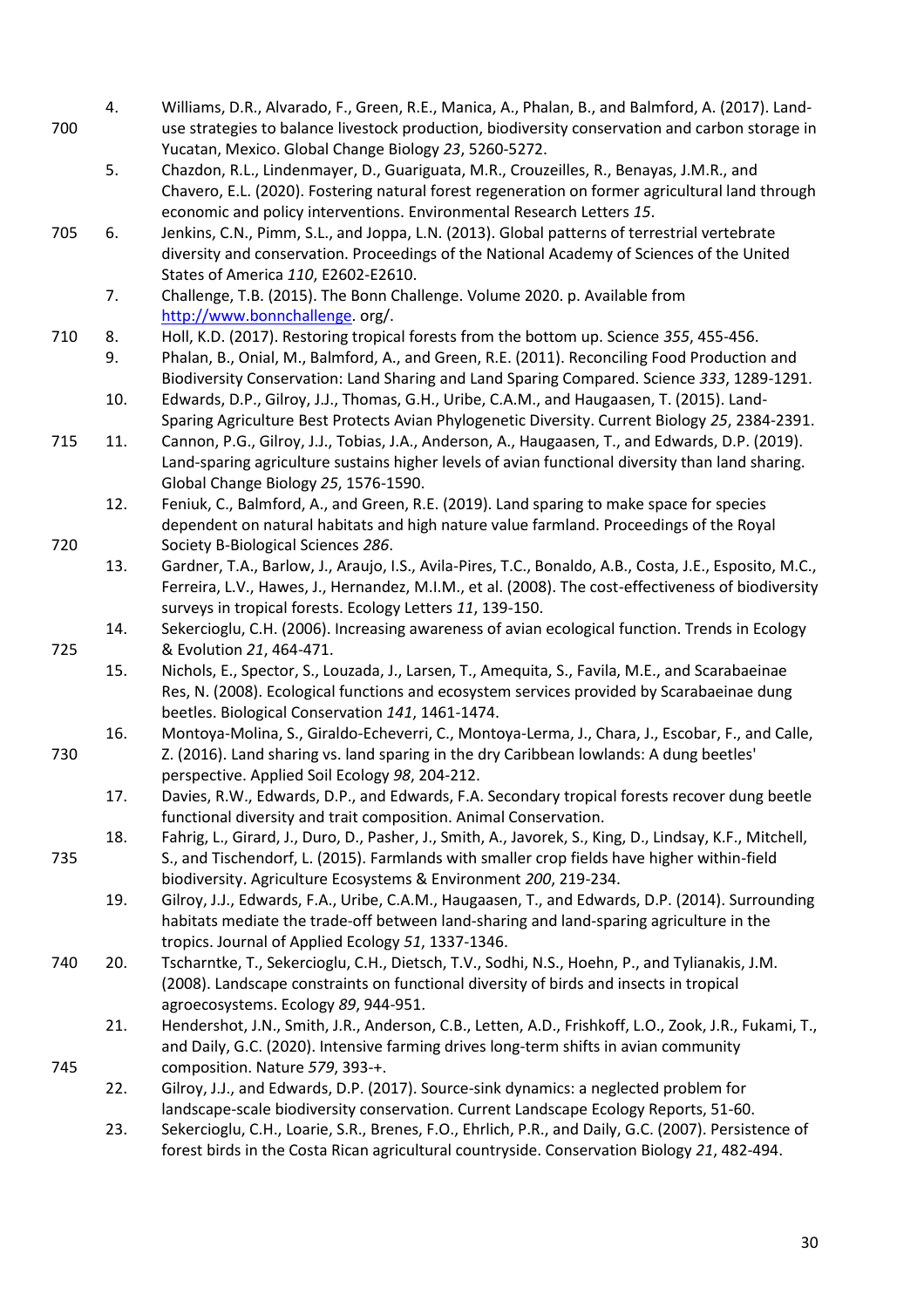| 750 | 24. | Fischer, J., Brosi, B., Daily, G.C., Ehrlich, P.R., Goldman, R., Goldstein, J., Lindenmayer, D.B.,<br>Manning, A.D., Mooney, H.A., Pejchar, L., et al. (2008). Should agricultural policies encourage |
|-----|-----|-------------------------------------------------------------------------------------------------------------------------------------------------------------------------------------------------------|
|     | 25. | land sparing or wildlife-friendly farming? Frontiers in Ecology and the Environment 6, 382-387.<br>Frishkoff, L.O., Karp, D.S., M'Gonigle, L.K., Mendenhall, C.D., Zook, J., Kremen, C., Hadly, E.A., |
|     |     | and Daily, G.C. (2014). Loss of avian phylogenetic diversity in neotropical agricultural systems.                                                                                                     |
| 755 |     | Science 345, 1343-1346.                                                                                                                                                                               |
|     | 26. | Gilroy, J.J., Woodcock, P., Edwards, F.A., Wheeler, C., Baptiste, B.L.G., Uribe, C.A.M.,                                                                                                              |
|     |     | Haugaasen, T., and Edwards, D.P. (2014). Cheap carbon and biodiversity co-benefits from                                                                                                               |
|     |     | forest regeneration in a hotspot of endemism. Nature Climate Change 4, 503-507.                                                                                                                       |
| 760 | 27. | Sayer, C.A., Bullock, J.M., and Martin, P.A. (2017). Dynamics of avian species and functional<br>diversity in secondary tropical forests. Biological Conservation 211, 1-9.                           |
|     | 28. | Acevedo-Charry, O., and Aide, T.M. (2019). Recovery of amphibian, reptile, bird and mammal<br>diversity during secondary forest succession in the tropics. Oikos 128, 1065-1078.                      |
|     | 29. | Hughes, E.C., Edwards, D.P., Sayer, C.A., Martin, P.A., and Thomas, G.H. The effects of tropical                                                                                                      |
|     |     | secondary forest regeneration on avian phylogenetic diversity. Journal of Applied Ecology.                                                                                                            |
| 765 | 30. | Chazdon, R.L., Peres, C.A., Dent, D., Sheil, D., Lugo, A.E., Lamb, D., Stork, N.E., and Miller, S.E.                                                                                                  |
|     |     | (2009). The Potential for Species Conservation in Tropical Secondary Forests. Conservation                                                                                                            |
|     |     | Biology 23, 1406-1417.                                                                                                                                                                                |
|     | 31. | Hethcoat, M.G., King, B.J., Castiblanco, F.F., Ortiz-Sepulveda, C.M., Achiardi, F.C.P., Edwards,                                                                                                      |
|     |     | F.A., Medina, C., Gilroy, J.J., Haugaasen, T., and Edwards, D.P. (2019). The impact of secondary                                                                                                      |
| 770 |     | forest regeneration on ground-dwelling ant communities in the Tropical Andes. Oecologia                                                                                                               |
|     |     | 191, 475-482.                                                                                                                                                                                         |
|     | 32. | del Pliego, P.G., Scheffers, B.R., Basham, E.W., Woodcock, P., Wheeler, C., Gilroy, J.J., Uribe,                                                                                                      |
|     |     | C.A.M., Haugaasen, T., Freckleton, R.P., and Edwards, D.P. (2016). Thermally buffered                                                                                                                 |
|     |     | microhabitats recovery in tropical secondary forests following land abandonment. Biological                                                                                                           |
| 775 |     | Conservation 201, 385-395.                                                                                                                                                                            |
|     | 33. | Martin, P.H., Sherman, R.E., and Fahey, T.J. (2004). Forty years of tropical forest recovery from                                                                                                     |
|     |     | agriculture: Structure and floristics of secondary and old-growth riparian forests in the                                                                                                             |
|     |     | Dominican Republic. Biotropica 36, 297-317.                                                                                                                                                           |
|     | 34. | Shoo, L.P., Freebody, K., Kanowski, J., and Catterall, C.P. (2016). Slow recovery of tropical old-                                                                                                    |
| 780 |     | field rainforest regrowth and the value and limitations of active restoration. Conservation                                                                                                           |
|     |     | Biology 30, 121-132.                                                                                                                                                                                  |
|     | 35. | Lennox, G.D., Gardner, T.A., Thomson, J.R., Ferreira, J., Berenguer, E., Lees, A.C., Mac Nally, R.,<br>Aragao, L.E.O.C., Ferraz, S.F.B., Louzada, J., et al. (2018). Second rate or a second chance?  |
|     |     | Assessing biomass and biodiversity recovery in regenerating Amazonian forests. Global                                                                                                                 |
| 785 |     | Change Biology 24, 5680-5694.                                                                                                                                                                         |
|     | 36. | Bihn, J.H., Gebauer, G., and Brandl, R. (2010). Loss of functional diversity of ant assemblages in                                                                                                    |
|     |     | secondary tropical forests. Ecology 91, 782-792.                                                                                                                                                      |
|     | 37. | Gibson, L., Lee, T.M., Koh, L.P., Brook, B.W., Gardner, T.A., Barlow, J., Peres, C.A., Bradshaw,                                                                                                      |
|     |     | C.J.A., Laurance, W.F., Lovejoy, T.E., et al. (2011). Primary forests are irreplaceable for                                                                                                           |
| 790 |     | sustaining tropical biodiversity. Nature 478, 378-+.                                                                                                                                                  |
|     | 38. | Edwards, D.P., Massam, M.R., Haugaasen, T., and Gilroy, J.J. (2017). Tropical secondary forest                                                                                                        |
|     |     | regeneration conserves high levels of avian phylogenetic diversity. Biological Conservation                                                                                                           |
|     |     | 209, 432-439.                                                                                                                                                                                         |
|     | 39. | Montagnini, F., and Nair, P.K.R. (2004). Carbon sequestration: An underexploited                                                                                                                      |
| 795 |     | environmental benefit of agroforestry systems. Agroforestry Systems 61-2, 281-295.                                                                                                                    |
|     | 40. | Varsha, K.M., Raj, A.K., Kurien, E.K., Bastin, B., Kunhamu, T.K., and Pradeep, K.P. (2019). High                                                                                                      |
|     |     | density silvopasture systems for quality forage production and carbon sequestration in humid                                                                                                          |
|     |     | tropics of Southern India. Agroforestry Systems 93, 185-198.                                                                                                                                          |
|     | 41. | McDermott, M.E., Rodewald, A.D., and Matthews, S.N. (2015). Managing tropical agroforestry                                                                                                            |
| 800 | 42. | for conservation of flocking migratory birds. Agroforestry Systems 89, 383-396.<br>Gomez-Cifuentes, A., Gimenez Gomez, V.C., Moreno, C.E., and Zurita, G.A. (2019). Tree                              |
|     |     | retention in cattle ranching systems partially preserves dung beetle diversity and functional                                                                                                         |
|     |     |                                                                                                                                                                                                       |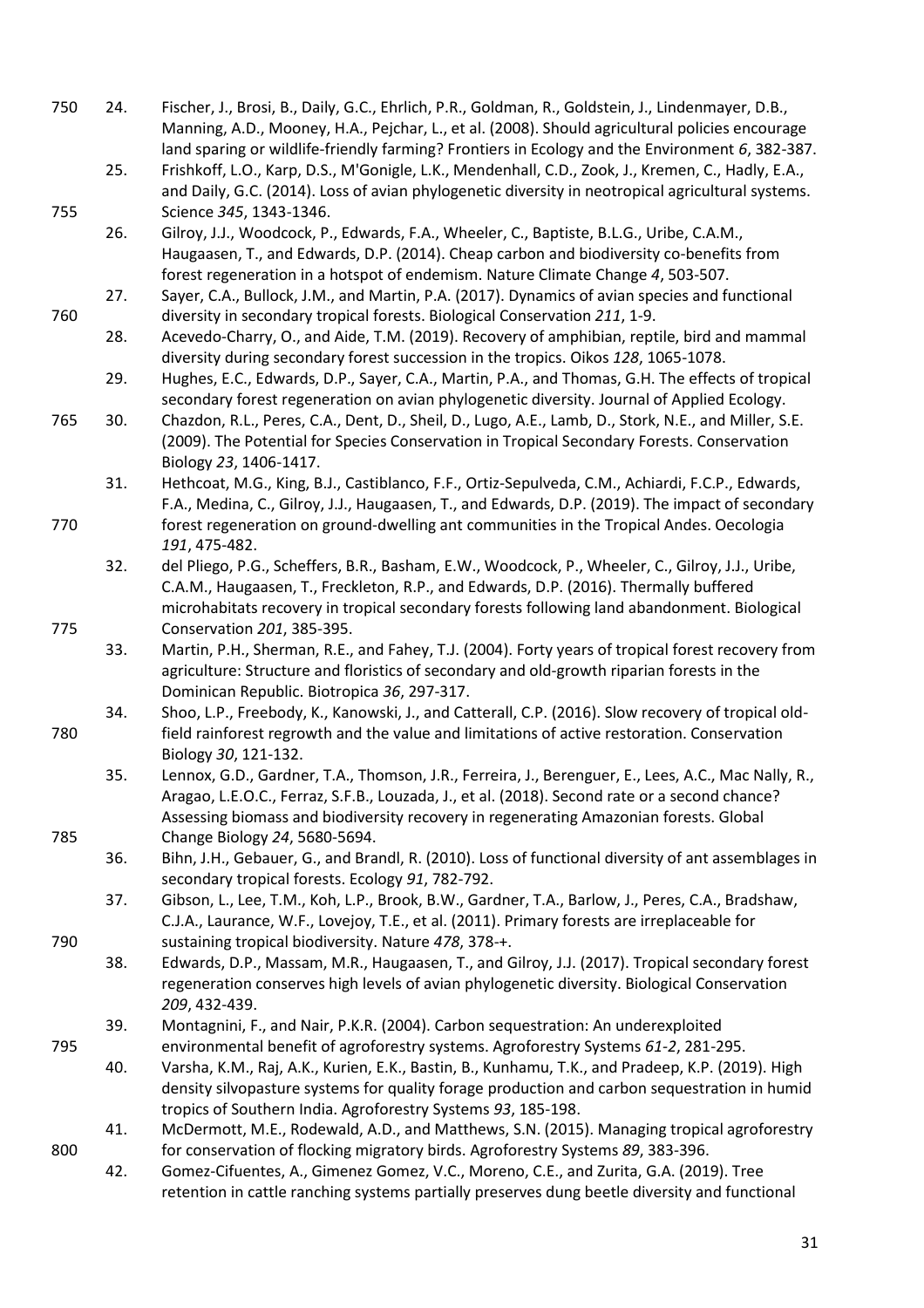groups in the semideciduous Atlantic forest: The role of microclimate and soil conditions. Basic and Applied Ecology *34*, 64-74.

- 805 43. Strassburg, B.B.N., Latawiec, A.E., Barioni, L.G., Nobre, C.A., da Silva, V.P., Valentin, J.F., Vianna, M., and Assad, E.D. (2014). When enough should be enough: Improving the use of current agricultural lands could meet production demands and spare natural habitats in Brazil. Global Environmental Change-Human and Policy Dimensions *28*, 84-97.
- 44. Crouzeilles, R., Beyer, H.L., Monteiro, L.M., Feltran-Barbieri, R., Pessoa, A.C.M., Barros, F.S.M., 810 Lindenmayer, D.B., Lino, E., Grelle, C.E.V., Chazdon, R.L., et al. (2020). Achieving cost-effective landscape-scale forest restoration through targeted natural regeneration. Conservation Letters.
	- 45. Bailey, D.W. (2005). Identification and creation of optimum habitat conditions for livestock. Rangeland Ecology & Management *58*, 109-118.
- 815 46. Schroth, G., and McNeely, J.A. (2011). Biodiversity Conservation, Ecosystem Services and Livelihoods in Tropical Landscapes: Towards a Common Agenda. Environmental Management *48*, 229-236.
- 47. Nanni, A.S., Sloan, S., Aide, T.M., Graesser, J., Edwards, D., and Grau, H.R. (2019). The neotropical reforestation hotspots: A biophysical and socioeconomic typology of 820 contemporary forest expansion. Global Environmental Change-Human and Policy Dimensions *54*, 148-159.
	- 48. Aide, T.M., Clark, M.L., Ricardo Grau, H., Lopez-Carr, D., Levy, M.A., Redo, D., Bonilla-Moheno, M., Riner, G., Andrade-Nunez, M.J., and Muniz, M. (2013). Deforestation and Reforestation of Latin America and the Caribbean (2001-2010). Biotropica *45*, 262-271.
- 825 49. Schwartz, N.B., Aide, T.M., Graesser, J., Grau, H.R., and Uriarte, M. (2020). Reversals of Reforestation Across Latin America Limit Climate Mitigation Potential of Tropical Forests. Frontiers in Forests and Global Change *3*.
- 50. Hansen, M.C., Potapov, P.V., Moore, R., Hancher, M., Turubanova, S.A., Tyukavina, A., Thau, D., Stehman, S.V., Goetz, S.J., Loveland, T.R., et al. (2013). High-Resolution Global Maps of 830 21st-Century Forest Cover Change. Science *342*, 850-853.
	- 51. Carrasco, L.R., Larrosa, C., Milner-Gulland, E.J., and Edwards, D.P. (2014). A double-edged sword for tropical forests. Science *346*, 38-40.
- 52. Crk, T., Uriarte, M., Corsi, F., and Flynn, D. (2009). Forest recovery in a tropical landscape: what is the relative importance of biophysical, socioeconomic, and landscape variables? 835 Landscape Ecology *24*, 629-642.
	- 53. Sloan, S., Goosem, M., and Laurance, S.G. (2016). Tropical forest regeneration following land abandonment is driven by primary rainforest distribution in an old pastoral region. Landscape Ecology *31*, 601-618.
- 54. Tscharntke, T., Tylianakis, J.M., Rand, T.A., Didham, R.K., Fahrig, L., Batary, P., Bengtsson, J., 840 Clough, Y., Crist, T.O., Dormann, C.F., et al. (2012). Landscape moderation of biodiversity patterns and processes - eight hypotheses. Biological Reviews *87*, 661-685.

55. Hernandez-Ordonez, O., Santos, B.A., Pyron, R.A., Arroyo-Rodriguez, V., Urbina-Cardona, J.N., Martinez-Ramos, M., Parra-Olea, G., and Reynoso, V.H. (2019). Species sorting and mass effect along forest succession: Evidence from taxonomic, functional, and phylogenetic diversity of 845 amphibian communities. Ecology and Evolution *9*, 5206-5218.

- 56. Chazdon, R.L., Broadbent, E.N., Rozendaal, D.M.A., Bongers, F., Almeyda Zambrano, A.M., Aide, T.M., Balvanera, P., Becknell, J.M., Boukili, V., Brancalion, P.H.S., et al. (2016). Carbon sequestration potential of second-growth forest regeneration in the Latin American tropics. Science Advances *2*.
- 850 57. Poorter, L., Rozendaal, D.M.A., Bongers, F., de Almeida-Cortez, J.S., Zambrano, A.M.A., Alvarez, F.S., Andrade, J.L., Villa, L.F.A., Balvanera, P., Becknell, J.M., et al. (2019). Wet and dry tropical forests show opposite successional pathways in wood density but converge over time. Nature Ecology & Evolution *3*, 928-934.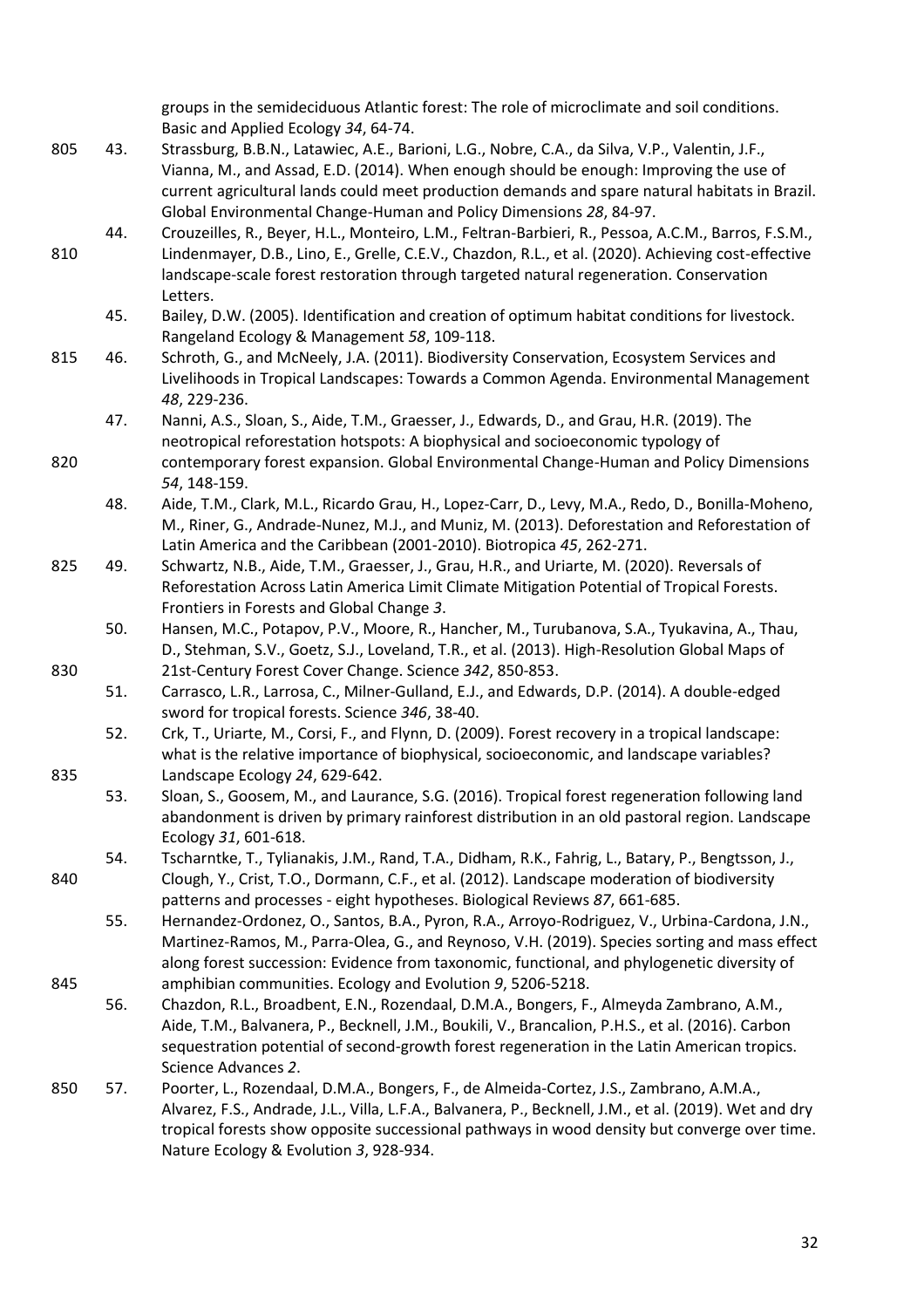| 855 | 58. | Sidle, R.C., Ziegler, A.D., Negishi, J.N., Nik, A.R., Siew, R., and Turkelboom, F. (2006). Erosion<br>processes in steep terrain - Truths, myths, and uncertainties related to forest management in<br>Southeast Asia. Forest Ecology and Management 224, 199-225.           |
|-----|-----|------------------------------------------------------------------------------------------------------------------------------------------------------------------------------------------------------------------------------------------------------------------------------|
|     | 59. | Wang, Y.X., Ziv, G., Adami, M., de Almeida, C.A., Antunes, J.F.G., Coutinho, A.C., Esquerdo,<br>J.C.D., Gomes, A.R., and Galbraith, D. (2020). Upturn in secondary forest clearing buffers<br>primary forest loss in the Brazilian Amazon. Nature Sustainability 3, 290-295. |
| 860 | 60. | Sierra, R., and Russman, E. (2006). On the efficiency of environmental service payments: A<br>forest conservation assessment in the Osa Peninsula, Costa Rica. Ecological Economics 59,<br>131-141.                                                                          |
|     | 61. | Reid, J.L., Fagan, M.E., Lucas, J., Slaughter, J., and Zahawi, R.A. (2019). The ephemerality of<br>secondary forests in southern Costa Rica. Conservation Letters 12.                                                                                                        |
| 865 | 62. | Latawiec, A.E., Strassburg, B.B.N., Brancalion, P.H.S., Rodrigues, R.R., and Gardner, T. (2015).<br>Creating space for large-scale restoration in tropical agricultural landscapes. Frontiers in<br>Ecology and the Environment 13, 211-218.                                 |
| 870 | 63. | Silva, M.A., Lima, M., Silva, C.A., Costa, G.M., and Peres, C.A. (2018). Achieving low-carbon<br>cattle ranching in the Amazon: "Pasture sudden death' as a window of opportunity. Land<br>Degradation & Development 29, 3535-3543.                                          |
|     | 64. | Gilroy, J.J., Woodcock, P., Edwards, F.A., Wheeler, C., Uribe, C.A.M., Haugaasen, T., and<br>Edwards, D.P. (2014). Optimizing carbon storage and biodiversity protection in tropical<br>agricultural landscapes. Global Change Biology 20, 2162-2172.                        |
| 875 | 65. | Morton O, Borah JR, and DP, Edwards. (2020). Economically viable forest restoration in<br>shifting cultivation landscapes. Environmental Research Letters 15.                                                                                                                |
|     | 66. | International, B. (2020). Birdlife datazone. Volume 2020.<br>(http://datazone.birdlife.org/species/search).                                                                                                                                                                  |
|     | 67. | IUCN (2020). The IUCN Red List of Threatened Species. . Volume Version 2020-2.                                                                                                                                                                                               |
|     | 68. | Etter, A., McAlpine, C., Wilson, K., Phinn, S., and Possingham, H.P. (2006). Regional patterns of                                                                                                                                                                            |
| 880 |     | agricultural land use and deforestation in Colombia. Agriculture Ecosystems & Environment<br>114, 369-386.                                                                                                                                                                   |
|     | 69. | GBIF.org (2020). GBIF Home Page.                                                                                                                                                                                                                                             |
|     | 70. | Pearman, P.B. (2002). The scale of community structure: Habitat variation and avian guilds in<br>tropical forest understory. Ecological Monographs 72, 19-39.                                                                                                                |
| 885 | 71. | Hill, J.K., and Hamer, K.C. (2004). Determining impacts of habitat modification on diversity of<br>tropical forest fauna: the importance of spatial scale. Journal of Applied Ecology 41, 744-754.                                                                           |
|     | 72. | Larsen, T.H., and Forsyth, A. (2005). Trap spacing and transect design for dung beetle<br>biodiversity studies. Biotropica 37, 322-325.                                                                                                                                      |
| 890 | 73. | Shimada, M., Tadono, T., and Rosenqvist, A. (2010). Advanced Land Observing Satellite (ALOS)<br>and Monitoring Global Environmental Change. Proceedings of the leee 98, 780-799.                                                                                             |
|     | 74. | Luck, G.W., Carter, A., and Smallbone, L. (2013). Changes in Bird Functional Diversity across<br>Multiple Land Uses: Interpretations of Functional Redundancy Depend on Functional Group<br>Identity. Plos One 8.                                                            |
| 895 | 75. | Griffiths, H.M., Louzada, J., Bardgett, R.D., Beiroz, W., Franca, F., Tregidgo, D., and Barlow, J.<br>(2015). Biodiversity and environmental context predict dung beetle-mediated seed dispersal<br>in a tropical forest field experiment. Ecology 96, 1607-1619.            |
|     | 76. | del Hoyo, J., Elliott, A., Sargatal, J., Christie, D.A., and de Juana, E. (2014). Handbook of the<br>Birds of the World Alive [online]. (Barcelona: Lynx Edicions).                                                                                                          |
|     | 77. | Schneider, C.A., Rasband, W.S., and Eliceiri, K.W. (2012). NIH Image to ImageJ: 25 years of                                                                                                                                                                                  |
| 900 |     | image analysis. Nature methods 9, 671-675.                                                                                                                                                                                                                                   |
|     | 78. | Escobar, F., and de Ulloa, P.C. (2000). Space and time distribution along a succesional gradient                                                                                                                                                                             |
|     |     | of coprofagous coleopterans (Scarabaeinae, Aphodiinae) in a tropical montane forest, Narino                                                                                                                                                                                  |
|     |     | Colombia. Revista De Biologia Tropical 48, 961-975.                                                                                                                                                                                                                          |
| 905 | 79. | Escobar, F. (2003). Feeding Habits and Distributional Records of 11 Species of Neotropical<br>Scarabaeinae (Coleoptera: Scarabaeidae). The Coleopterists Bulletin 57, 131-132.                                                                                               |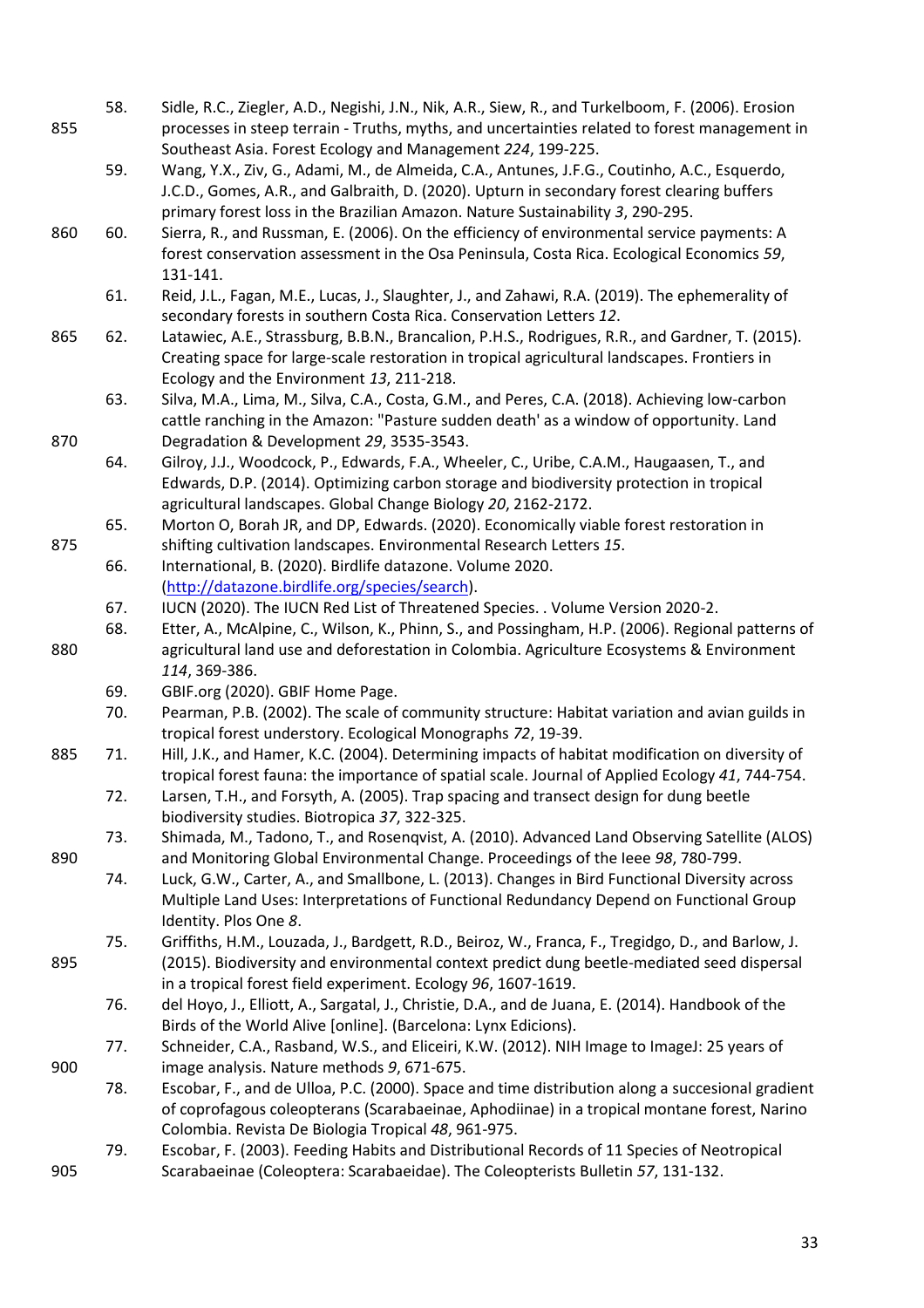- 80. Edmonds, W.D., and Zidek, J. (2004). Revision of the Neotropical dung beetle genus Oxysternon (Scarabaeidae: Scarabaeinae: Phanaeini). Folia Heyrovskyana *11*, 1-58.
- 81. Escobar, F. (2004). Diversity and composition of dung beetle (Scarabaeinae) assemblages in a heterogeneous Andean landscape. Tropical Zoology *17*, 123-136.
- 910 82. Feer, F., and Pincebourde, S. (2005). Diel flight activity and ecological segregation within an assemblage of tropical forest dung and carrion beetles. Journal of Tropical Ecology *21*, 21-30.
	- 83. Price, D.L., and May, M.L. (2009). Behavioral ecology of Phanaeus dung beetles (Coleoptera: Scarabaeidae): review and new observations. Acta Zoológica Mexicana *25*, 211-238.
- 84. Cultid Medina, C.A., Medina Uribe, C.A., Martínez Quintero, B.G., Escobar villa, A.F., 915 Constantino Chuaire, L.M., and Betancur Posada, N.J. (2012). Escarabajos Coprófagos (Scarabaeinae) del eje cafetero: guía para el studio ecológico. Villa Maria, Caldas, Colombia.
	- 85. Petchey, O.L., and Gaston, K.J. (2007). Dendrograms and measuring functional diversity. Oikos *116*, 1422-1426.
- 86. Petchey, O.L., and Gaston, K.J. (2002). Functional diversity (FD), species richness and 920 community composition. Ecology Letters *5*, 402-411.
	- 87. Pavoine, S., Vallet, J., Dufour, A.-B., Gachet, S., and Daniel, H. (2009). On the challenge of treating various types of variables: application for improving the measurement of functional diversity. Oikos *118*, 391-402.
- 88. Laliberte, E., and Legendre, P. (2010). A distance-based framework for measuring functional 925 diversity from multiple traits. Ecology *91*, 299-305.
	- 89. Villeger, S., Mason, N.W.H., and Mouillot, D. (2008). New multidimensional functional diversity indices for a multifaceted framework in functional ecology. Ecology *89*, 2290-2301.
	- 90. Laliberté, E., Legendre, P., and Shipley, B. (2014). FD: measuring functional diversity from multiple traits, and other tools for functional ecology., R package version 1.0-12 Edition.
- 930 91. Kembel, S.W., Cowan, P.D., Helmus, M.R., Cornwell, W.K., Morlon, H., Ackerly, D.D., Blomberg, S.P., and Webb, C.O. (2010). Picante: R tools for integrating phylogenies and ecology. Bioinformatics, 1463-1464.
	- 92. Team, R.C. (2018). R: A language and environment for statistical computing. (R Foundation for Statistical Computing, Vienna, Austria.).
- 935 93. Hackett, S.J., Kimball, R.T., Reddy, S., Bowie, R.C.K., Braun, E.L., Braun, M.J., Chojnowski, J.L., Cox, W.A., Han, K.L., Harshman, J., et al. (2008). A phylogenomic study of birds reveals their evolutionary history. Science *320*, 1763-1768.
	- 94. Ericson, P.G.P., Anderson, C.L., Britton, T., Elzanowski, A., Johansson, U.S., Kallersjo, M., Ohlson, J.I., Parsons, T.J., Zuccon, D., and Mayr, G. (2006). Diversification of Neoaves:
- 940 integration of molecular sequence data and fossils. Biology Letters *2*, 543-U541. 95. Jetz, W., Thomas, G.H., Joy, J.B., Redding, D.W., Hartmann, K., and Mooers, A.O. (2014). Global Distribution and Conservation of Evolutionary Distinctness in Birds. Current Biology *24*, 919- 930.
- 96. Kery, M., and Royle, J.A. (2008). Hierarchical Bayes estimation of species richness and 945 occupancy in spatially replicated surveys. Journal of Applied Ecology *45*, 589-598.

97. Spiegelhalter, D.J., Best, N.G., Carlin, B.R., and van der Linde, A. (2002). Bayesian measures of model complexity and fit. Journal of the Royal Statistical Society Series B-Statistical Methodology *64*, 583-616.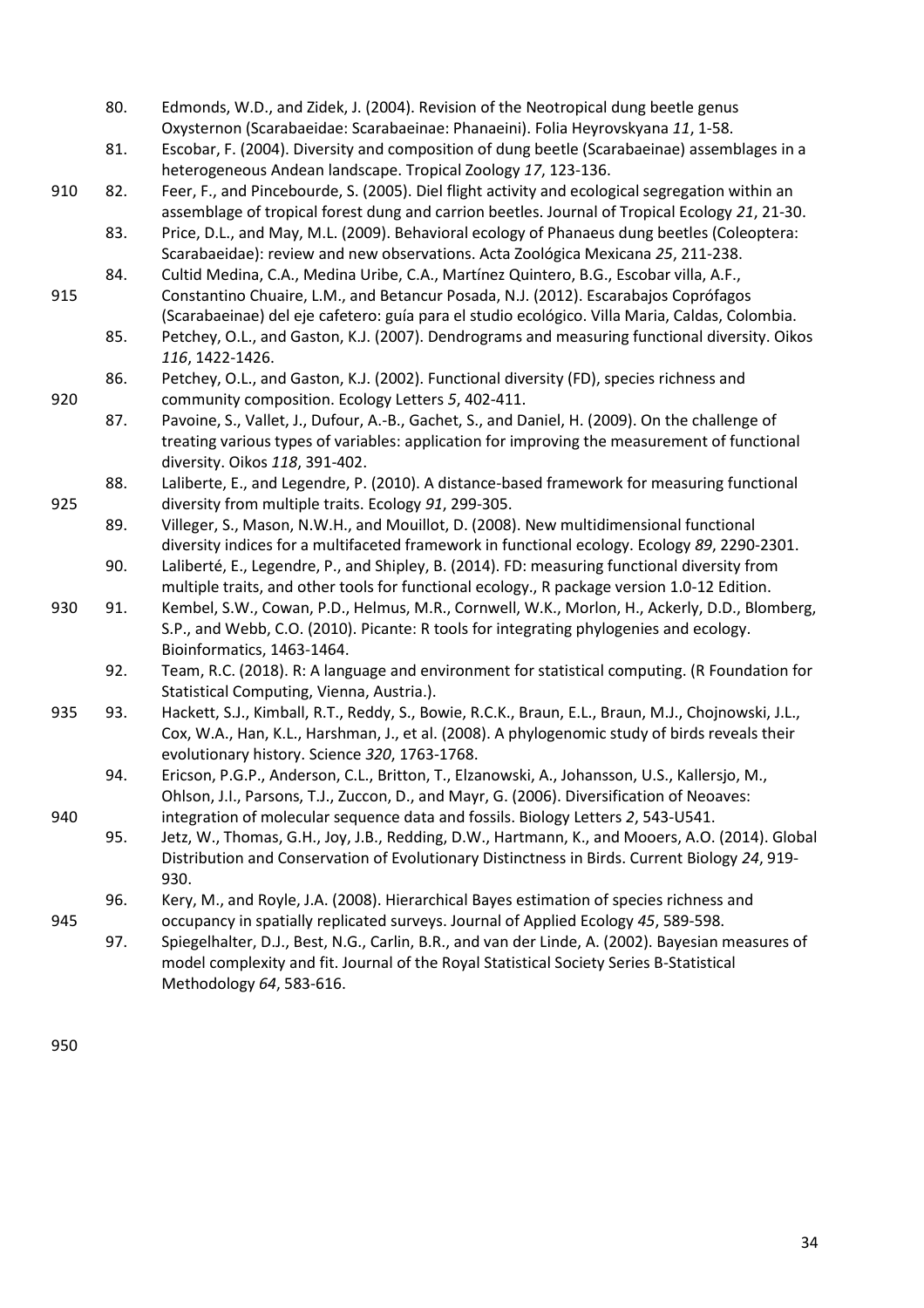

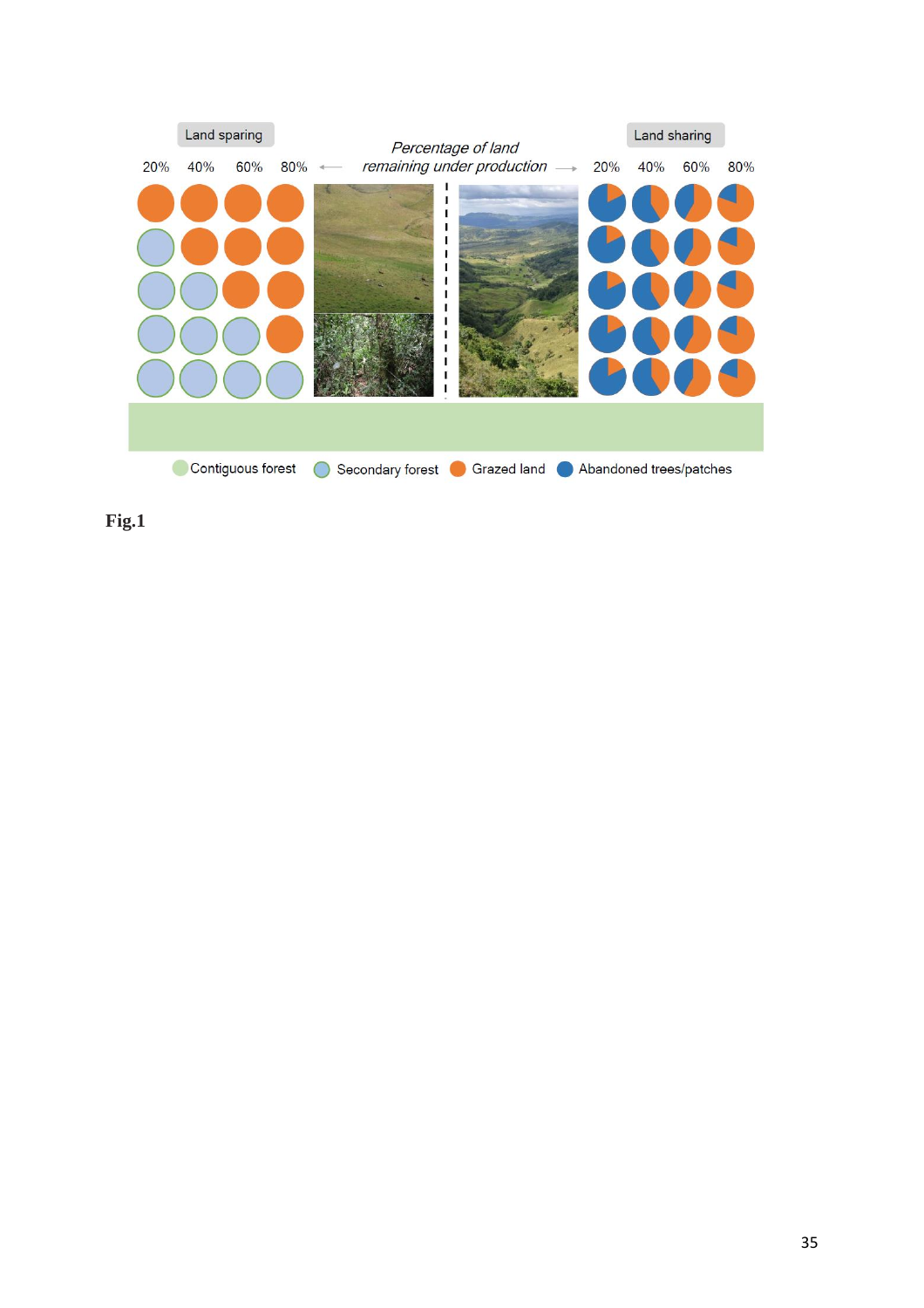

 **F i g 2**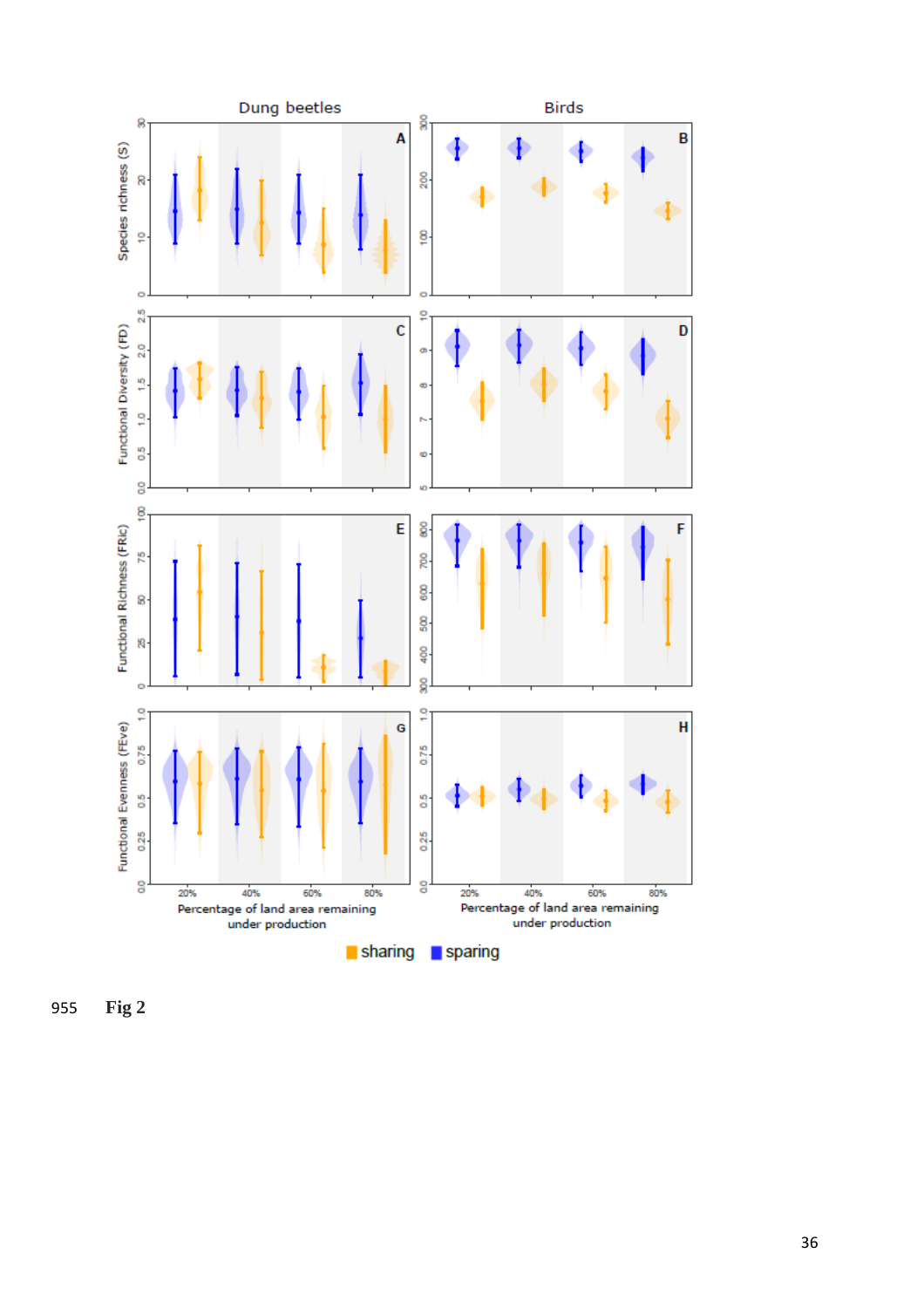

**Fig 3**